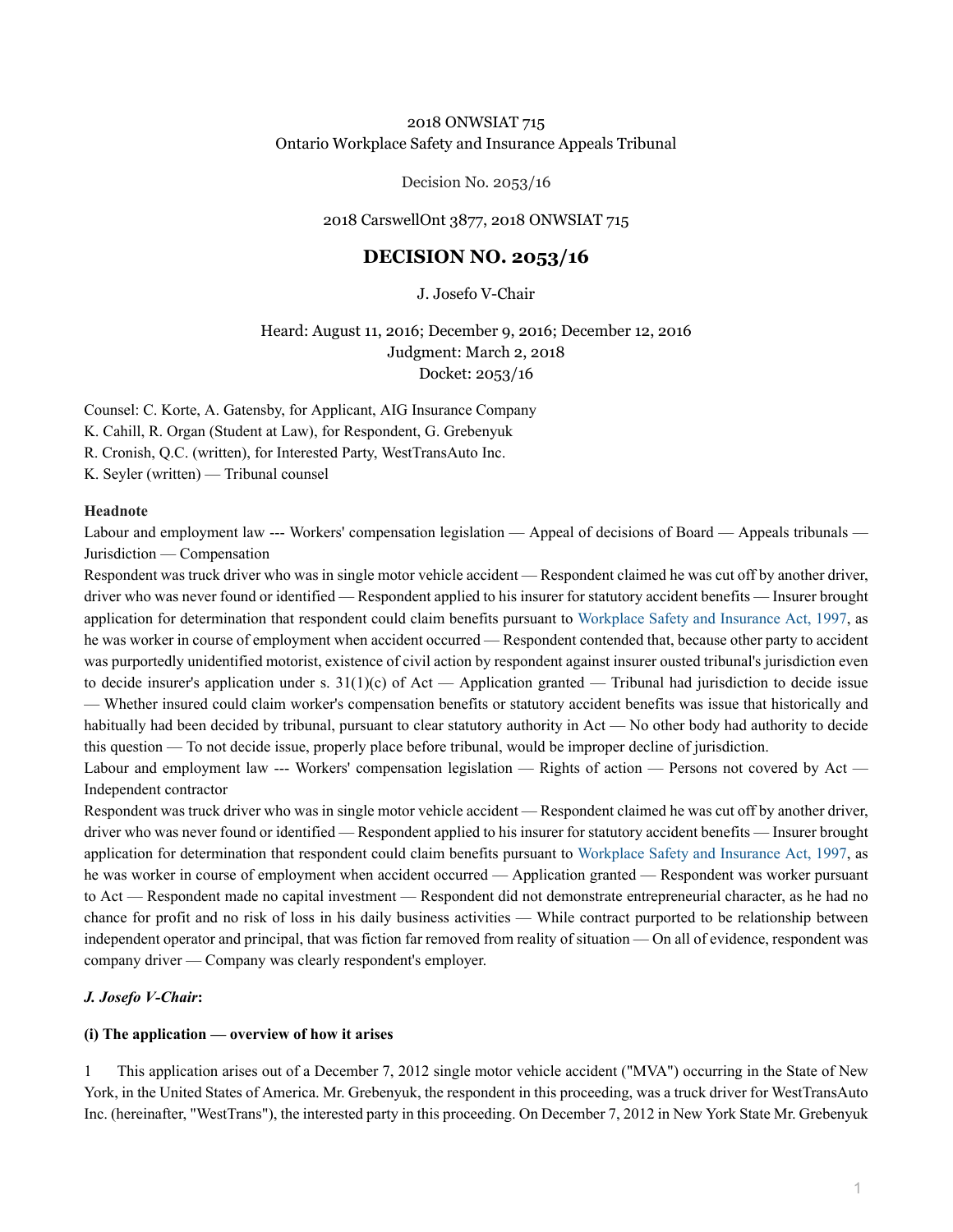was involved in a single vehicle MVA. Mr. Grebenyuk claimed that he was cut off by another driver. The other driver was never found, nor identified.

2 Mr. Grebenyuk, claiming serious injuries arising out of the MVA, applied to his insurer AIG Insurance Company ("AIG"), the applicant in this within proceeding, for statutory accident benefits ("SAB's"). AIG asserted that Mr. Grebenyuk was not entitled to such benefits. Rather, the applicant asserted that Mr. Grebenyuk was entitled, pursuant to [section 28 of the](http://nextcanada.westlaw.com/Link/Document/FullText?findType=Y&serNum=0280676927&pubNum=135310&originatingDoc=I67f8fb571119453fe0540021280d7cce&refType=IG&docFamilyGuid=Ic93fb4c2f4df11d99f28ffa0ae8c2575&targetPreference=DocLanguage%3aEN&originationContext=document&vr=3.0&rs=cblt1.0&transitionType=DocumentItem&contextData=(sc.Search)) *Workplace [Safety and Insurance Act, 1997](http://nextcanada.westlaw.com/Link/Document/FullText?findType=Y&serNum=0280676927&pubNum=135310&originatingDoc=I67f8fb571119453fe0540021280d7cce&refType=IG&docFamilyGuid=Ic93fb4c2f4df11d99f28ffa0ae8c2575&targetPreference=DocLanguage%3aEN&originationContext=document&vr=3.0&rs=cblt1.0&transitionType=DocumentItem&contextData=(sc.Search))* (the "[WSIA](http://nextcanada.westlaw.com/Link/Document/FullText?findType=Y&serNum=0280676917&pubNum=135310&originatingDoc=I67f8fb571119453fe0540021280d7cce&refType=IG&docFamilyGuid=Ic93fb4bbf4df11d99f28ffa0ae8c2575&targetPreference=DocLanguage%3aEN&originationContext=document&vr=3.0&rs=cblt1.0&transitionType=DocumentItem&contextData=(sc.Search))" or the "Act"), to claim WSIB benefits for any injuries sustained in the December 7, 2012 MVA.

3 AIG, relying on [section 31\(1\)\(c\) of the WSIA,](http://nextcanada.westlaw.com/Link/Document/FullText?findType=Y&serNum=0280676930&pubNum=135310&originatingDoc=I67f8fb571119453fe0540021280d7cce&refType=IG&docFamilyGuid=Ic93fb4c3f4df11d99f28ffa0ae8c2575&targetPreference=DocLanguage%3aEN&originationContext=document&vr=3.0&rs=cblt1.0&transitionType=DocumentItem&contextData=(sc.Search)#co_pp_AB0506EA7CC00F13E0540010E03EEFE0) applies to this Tribunal for a determination that Mr. Grebenyuk can claim WSIB benefits because he was a worker, in the course of employment, when the MVA occurred. Mr. Grebenyuk asserts that he was not a worker but was rather an independent operator, thus maintaining the right to claim SAB's from the insurer.

4 Subsequently, on October 4, 2015, Mr. Grebenyuk commenced a lawsuit against AIG pursuant to the purported "minimum insurance coverage to insured persons injured in MVAs involving uninsured and unidentified automobiles, as provided for in the *Insurance Act* (...) as amended and incorporated into [his] policy" (excerpted from paragraph 3 of the Statement of Claim). In paragraph 6 of the Statement of Claim it is reiterated that the plaintiff claims against AIG "pursuant to the unidentified and underinsured motorist coverage provided by the policy of insurance".

5 In its statement of defense AIG admits that, pursuant to section 265 of the *Insurance Act*, Regulation No. 676, and section 5 of Ontario Automobile Policy — 1, there is such mandatory minimum coverage for unidentified/underinsured motorists. Yet AIG denies that the MVA was caused by an unidentified motorist in this case. AIG also raises other defenses in that civil action, which issues are not before me in this application.

6 Ms. C. Korte, counsel for AIG as applicant in this within proceeding (assisted by her associate Mr. A. Gatensby), is not counsel for AIG in the above-referenced court action. Moreover, counsel for AIG defending that above-referenced court action has brought no Right to Sue application before the Tribunal. Ms. K. Cahill represents the respondent Mr. Grebenyuk, assisted on the second and third hearing days by Student at Law Ms. Organ. The interested party, WestTrans, is represented by Mr. Cronish, Q.C.

# **(ii) Issues & various procedural matters**

7 As alluded to above, the primary, indeed fairly typical, issue in this proceeding is the status of Mr. Grebenyuk. Was he an independent operator when the MVA occurred, or was he a worker, in the course of his employment, and employed by WestTrans at the relevant time?

8 The second issue raised by the respondent is more unusual. The respondent argued in essence that, because the other party to the MVA was purportedly an unidentified motorist, and given the existence of the above-referenced civil action commenced pursuant to the "minimum insurance coverage (...) involving uninsured and unidentified automobiles as provided for in the *Insurance Act*", the very existence of that civil action ousts the Tribunal's jurisdiction even to decide the insurer's application under [section 31\(1\)\(c\) of the WSIA](http://nextcanada.westlaw.com/Link/Document/FullText?findType=Y&serNum=0280676930&pubNum=135310&originatingDoc=I67f8fb571119453fe0540021280d7cce&refType=IG&docFamilyGuid=Ic93fb4c3f4df11d99f28ffa0ae8c2575&targetPreference=DocLanguage%3aEN&originationContext=document&vr=3.0&rs=cblt1.0&transitionType=DocumentItem&contextData=(sc.Search)#co_pp_AB0506EA7CC00F13E0540010E03EEFE0).

9 In essence, the respondent argues that because nobody knows if the unidentified motorist was a worker in either schedule 1 or schedule 2, indeed, if a worker at all, no determination pertaining to the respondent's right to sue can be made.

10 In order to allow these arguments to be fully developed, at the conclusion of the third hearing day on December 12, 2016, I invited the parties to provide written submissions. They did so, other than Mr. Cronish, who was content to rely upon his above-referenced submissions on the record. I also invited Tribunal counsel to provide submissions, which were done on September 1, 2017. Ms. Cahill accepted the opportunity to respond to Tribunal counsel submissions, through hers of September 15, 2017. Shortly thereafter all this material was put before me. I regret my delay in turning my attention to the voluminous material, which included transcripts of testimony from the hearing.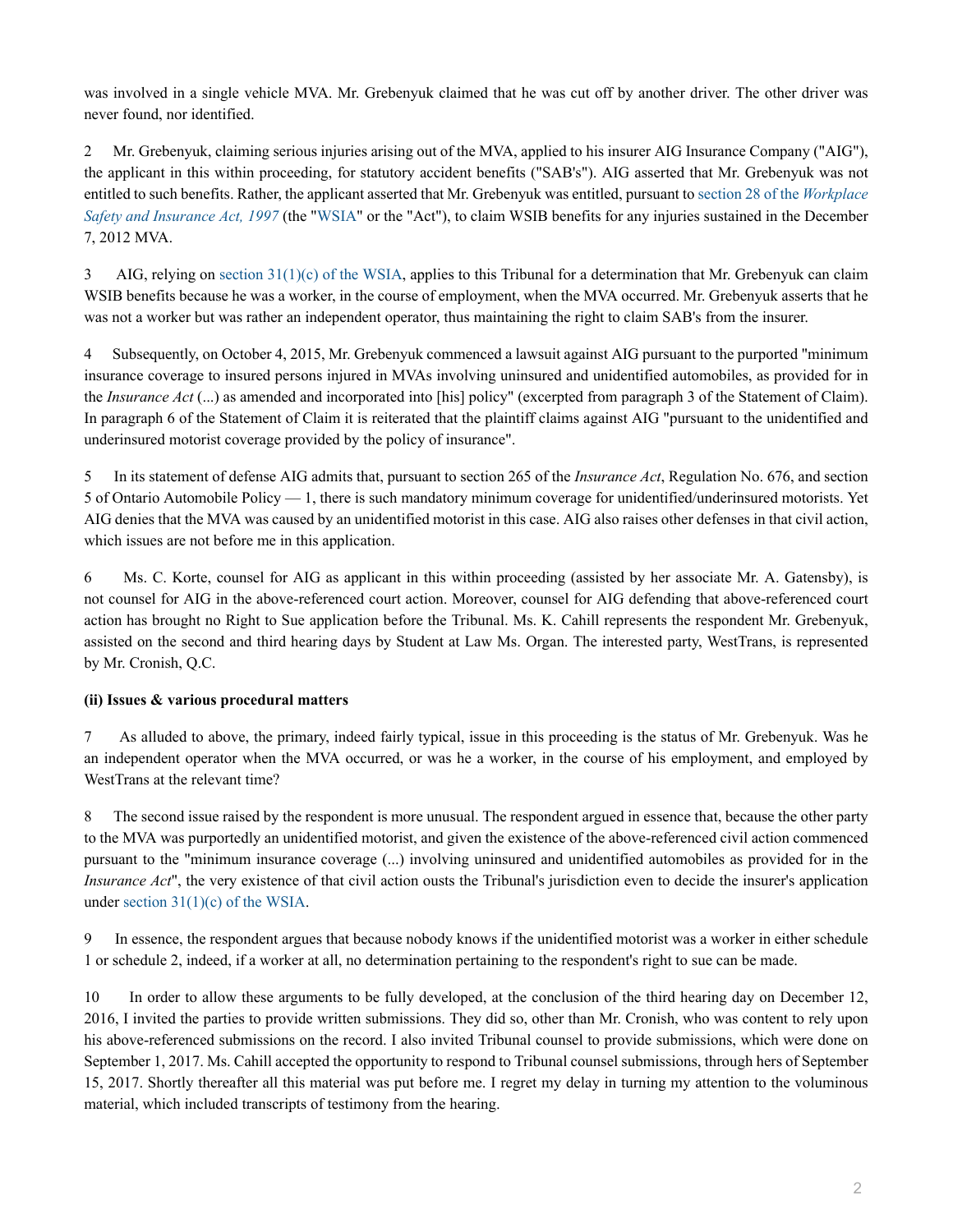11 A further note on process is appropriate at this juncture. On the first hearing day of August 11, 2016 the case commenced. The respondent Mr. Grebenyuk testified with the assistance of a Russian language interpreter. As described in my post-hearing memo of that day, "unfortunately there arose problems with the interpretation".

12 After the lunch break Mr. Grebenyuk expressed concern that his answers were not being accurately interpreted. Ultimately, Ms. Cahill requested an adjournment and a re-start of the testimony of the respondent with a different interpreter. Ms. Korte did not object to this request, while Mr. Cronish supported the request, referencing "procedural fairness". I thus granted the adjournment and provided other post-hearing direction as set out in my aforesaid memo.

13 The hearing re-started with testimony on December 9, 2016, continuing and concluding on December 12, 2016. Mr. Grebenyuk testified on the first and part of the second day, while Mr. M. Drozdov, the President of WestTransAuto, testified on December 12, 2016. He was examined in chief by Mr. Cronish on that day and then cross-questioned by those parties who wished to cross-question him.

14 The final point on process to be made is that on the first hearing day of August 11, 2016 I made a number of procedural rulings. That included my ruling that Mr. Drozdov, the President of WestTrans, could testify.

# **(iii) Law and policy**

15 [Section 31 of the WSIA](http://nextcanada.westlaw.com/Link/Document/FullText?findType=Y&serNum=0280676930&pubNum=135310&originatingDoc=I67f8fb571119453fe0540021280d7cce&refType=IG&docFamilyGuid=Ic93fb4c3f4df11d99f28ffa0ae8c2575&targetPreference=DocLanguage%3aEN&originationContext=document&vr=3.0&rs=cblt1.0&transitionType=DocumentItem&contextData=(sc.Search)) provides that a party to a civil action, or an insurer from whom SAB's are claimed under section 268 of the *Insurance Act* may apply to the Tribunal to determine whether:

- a right of action is removed by the Act,
- a plaintiff is entitled to claim benefits under the insurance plan,
- the amount a party to an action is liable to pay is limited by the Act.

16 It is helpful to set out the relevant sections of the [WSIA](http://nextcanada.westlaw.com/Link/Document/FullText?findType=Y&serNum=0280676917&pubNum=135310&originatingDoc=I67f8fb571119453fe0540021280d7cce&refType=IG&docFamilyGuid=Ic93fb4bbf4df11d99f28ffa0ae8c2575&targetPreference=DocLanguage%3aEN&originationContext=document&vr=3.0&rs=cblt1.0&transitionType=DocumentItem&contextData=(sc.Search)) for context, especially given the jurisdictional argument raised by counsel for the respondent, which argument I will address subsequently in these reasons.

17 [Sections 26 through 29 of the WSIA](http://nextcanada.westlaw.com/Link/Document/FullText?findType=Y&serNum=0280676925&pubNum=135310&originatingDoc=I67f8fb571119453fe0540021280d7cce&refType=IG&docFamilyGuid=I29ff9b51f4dc11d99f28ffa0ae8c2575&targetPreference=DocLanguage%3aEN&originationContext=document&vr=3.0&rs=cblt1.0&transitionType=DocumentItem&contextData=(sc.Search)) state as follows:

**26(1)** No action lies to obtain benefits under the insurance plan, but all claims for benefits shall be heard and determined by the Board.

**(2)** Entitlement to benefits under the insurance plan is in lieu of all rights of action (statutory or otherwise) that a worker, a worker's survivor or a worker's spouse, child or dependant has or may have against the worker's employer or an executive officer of the employer for or by reason of an accident happening to the worker or an occupational disease contracted by the worker while in the employment of the employer.

**27(1)** Sections 28 to 31 apply with respect to a worker who sustains an injury or a disease that entitles him or her to benefits under the insurance plan and to the survivors of a deceased worker who are entitled to benefits under the plan.

**(2)** If a worker's right of action is taken away under section 28 or 29, the worker's spouse, child, dependant or survivors are, also, not entitled to commence an action under section 61 of the Family Law Act.

**28(1)** A worker employed by a [Schedule 1](http://nextcanada.westlaw.com/Link/Document/FullText?findType=Y&serNum=0387206467&pubNum=135352&originatingDoc=I67f8fb571119453fe0540021280d7cce&refType=IG&docFamilyGuid=Id9d5bce7c9bc3303e0440021280d79ee&targetPreference=DocLanguage%3aEN&originationContext=document&vr=3.0&rs=cblt1.0&transitionType=DocumentItem&contextData=(sc.Search)) employer, the worker's survivors and a [Schedule 1](http://nextcanada.westlaw.com/Link/Document/FullText?findType=Y&serNum=0387206467&pubNum=135352&originatingDoc=I67f8fb571119453fe0540021280d7cce&refType=IG&docFamilyGuid=Id9d5bce7c9bc3303e0440021280d79ee&targetPreference=DocLanguage%3aEN&originationContext=document&vr=3.0&rs=cblt1.0&transitionType=DocumentItem&contextData=(sc.Search)) employer are not entitled to commence an action against the following persons in respect of the worker's injury or disease:

1. Any [Schedule 1](http://nextcanada.westlaw.com/Link/Document/FullText?findType=Y&serNum=0387206467&pubNum=135352&originatingDoc=I67f8fb571119453fe0540021280d7cce&refType=IG&docFamilyGuid=Id9d5bce7c9bc3303e0440021280d79ee&targetPreference=DocLanguage%3aEN&originationContext=document&vr=3.0&rs=cblt1.0&transitionType=DocumentItem&contextData=(sc.Search)) employer.

2. A director, executive officer or worker employed by any [Schedule 1](http://nextcanada.westlaw.com/Link/Document/FullText?findType=Y&serNum=0387206467&pubNum=135352&originatingDoc=I67f8fb571119453fe0540021280d7cce&refType=IG&docFamilyGuid=Id9d5bce7c9bc3303e0440021280d79ee&targetPreference=DocLanguage%3aEN&originationContext=document&vr=3.0&rs=cblt1.0&transitionType=DocumentItem&contextData=(sc.Search)) employer.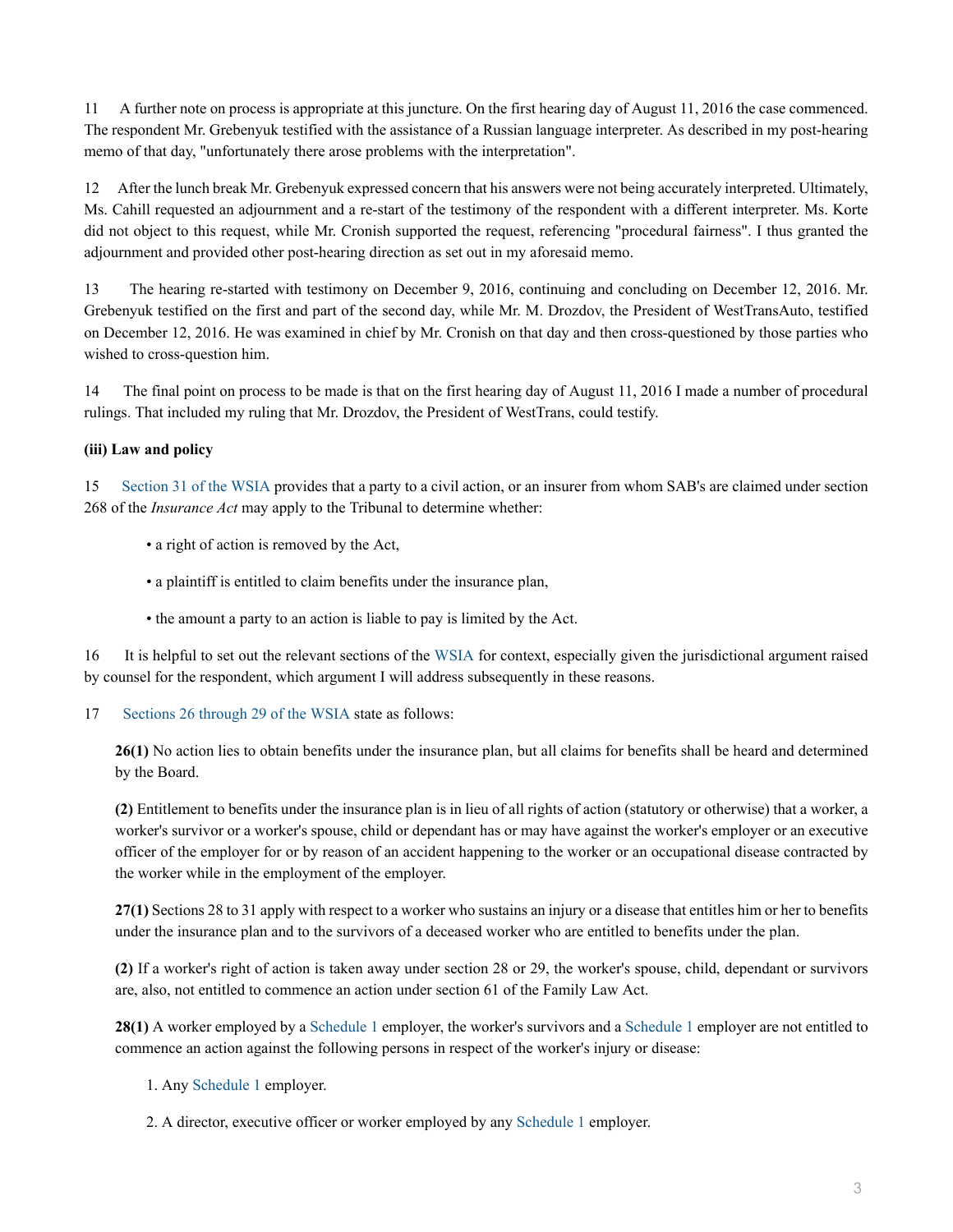**(2)** A worker employed by a Schedule 2 employer and the worker's survivors are not entitled to commence an action against the following persons in respect of the worker's injury or disease:

1. The worker's Schedule 2 employer.

2. A director, executive officer or worker employed by the worker's Schedule 2 employer.

**(3)** If the workers of one or more employers were involved in the circumstances in which the worker sustained the injury, subsection (1) applies only if the workers were acting in the course of their employment.

**(4)** Subsections (1) and (2) do not apply if any employer other than the worker's employer supplied a motor vehicle, machinery or equipment on a purchase or rental basis without also supplying workers to operate the motor vehicle, machinery or equipment.

**29(1)** This section applies in the following circumstances:

1. In an action by or on behalf of a worker employed by a [Schedule 1](http://nextcanada.westlaw.com/Link/Document/FullText?findType=Y&serNum=0387206467&pubNum=135352&originatingDoc=I67f8fb571119453fe0540021280d7cce&refType=IG&docFamilyGuid=Id9d5bce7c9bc3303e0440021280d79ee&targetPreference=DocLanguage%3aEN&originationContext=document&vr=3.0&rs=cblt1.0&transitionType=DocumentItem&contextData=(sc.Search)) employer or a survivor of such a worker, any [Schedule 1](http://nextcanada.westlaw.com/Link/Document/FullText?findType=Y&serNum=0387206467&pubNum=135352&originatingDoc=I67f8fb571119453fe0540021280d7cce&refType=IG&docFamilyGuid=Id9d5bce7c9bc3303e0440021280d79ee&targetPreference=DocLanguage%3aEN&originationContext=document&vr=3.0&rs=cblt1.0&transitionType=DocumentItem&contextData=(sc.Search)) employer or a director, executive officer or another worker employed by a [Schedule 1](http://nextcanada.westlaw.com/Link/Document/FullText?findType=Y&serNum=0387206467&pubNum=135352&originatingDoc=I67f8fb571119453fe0540021280d7cce&refType=IG&docFamilyGuid=Id9d5bce7c9bc3303e0440021280d79ee&targetPreference=DocLanguage%3aEN&originationContext=document&vr=3.0&rs=cblt1.0&transitionType=DocumentItem&contextData=(sc.Search)) employer is determined to be at fault or negligent in respect of the accident or the disease that gives rise to the worker's entitlement to benefits under the insurance plan.

2. In an action by or on behalf of a worker employed by a Schedule 2 employer or a survivor of such a worker, the worker's Schedule 2 employer or a director, executive officer or another worker employed by the employer is determined to be at fault or negligent in respect of the accident or the disease that gives rise to the worker's entitlement to benefits under the insurance plan.

**(2)** The employer, director, executive officer or other worker is not liable to pay damages to the worker or his or her survivors or to contribute to or indemnify another person who is liable to pay such damages.

**(3)** The court shall determine what portion of the loss or damage was caused by the fault or negligence of the employer, director, executive officer or other worker and shall do so whether or not he, she or it is a party to the action.

**(4)** No damages, contribution or indemnity for the amount determined under subsection (3) to be caused by a person described in that subsection is recoverable in an action.

18 In addition to the legislation, the WSIB (the "Board") has established policies which it applies when adjudicating matters before it. Pursuant to section 126 of the Act, in appeals the Tribunal is bound to apply Board policy. Yet in applications such as is this one, as discussed in Tribunal *[Decision No. 1460/02](http://nextcanada.westlaw.com/Link/Document/FullText?findType=Y&pubNum=6407&serNum=2030843372&originationContext=document&transitionType=DocumentItem&vr=3.0&rs=cblt1.0&contextData=(sc.Search))* [[2003 ONWSIAT 297](http://nextcanada.westlaw.com/Link/Document/FullText?findType=Y&pubNum=6407&serNum=2030843372&originationContext=document&transitionType=DocumentItem&vr=3.0&rs=cblt1.0&contextData=(sc.Search)) (Ont. W.S.I.A.T.)], the Tribunal is not bound by Board policy. That decision also observed, however, that it is beneficial that consistency with findings in an application be maintained with findings that could have been made had the same case come to the Tribunal by way of an appeal from a benefitentitlement decision made by the Board. Accordingly, it is not in dispute that Board policy continues to be carefully considered and applied appropriately in applications such as this one.

19 In this case a policy which I find particularly relevant for my consideration of the matter is Board *Operational Policy Manual* ("OPM") Document No. 12-02-01, "Workers and Independent Operators". That policy, part of the record before me, discusses the factors considered when addressing if an individual is a worker in the course of employment or an independent operator. I have taken that policy into consideration as I address the evidence and law in this matter.

## **(iv) My approach to these reasons**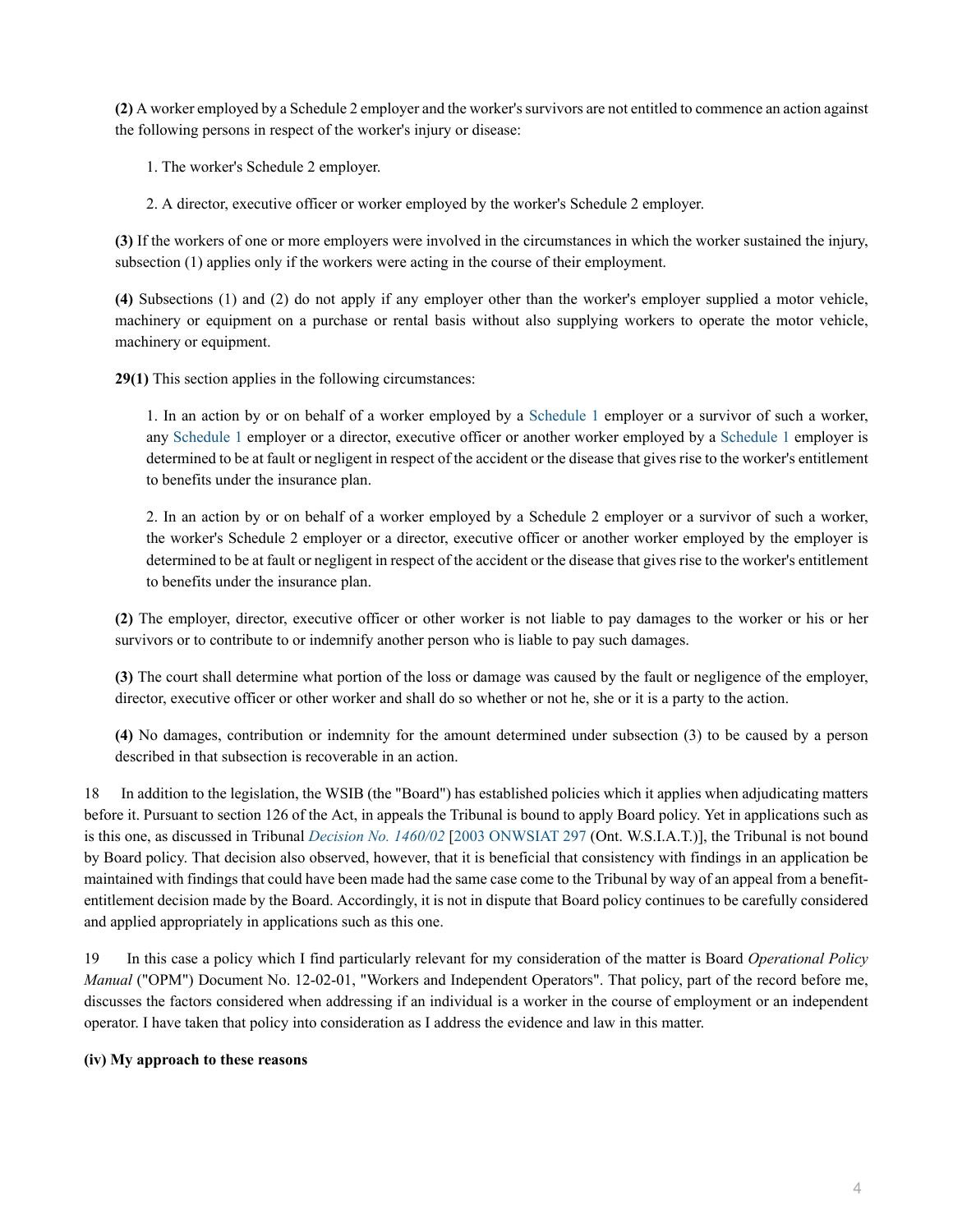20 In this thoroughly argued proceeding, I had testimony from two witnesses as well as the written and oral submissions from all counsel participating on behalf of their respective clients. The parties filed very detailed and helpful written submissions, including the helpful submissions from Tribunal counsel on the "jurisdictional question", if I may summarize it in that fashion.

21 Certainly, I have taken into account all what was said at the hearing by the witnesses, and all of the submissions made by counsel in their advancement of their respective cases. Yet, in order not to further delay the issuance of my decision or to elongate these reasons, I do not herein reiterate all of the testimony of the witnesses. Nor will I reiterate to counsel their cogently made submissions. Rather, when discussing the facts and law which I found important, I will follow the *dicta* from Tribunal *[Decision No. 437/00R](http://nextcanada.westlaw.com/Link/Document/FullText?findType=Y&pubNum=6407&serNum=2010217527&originationContext=document&transitionType=DocumentItem&vr=3.0&rs=cblt1.0&contextData=(sc.Search))* [\[2004 ONWSIAT 2320](http://nextcanada.westlaw.com/Link/Document/FullText?findType=Y&pubNum=6407&serNum=2010217527&originationContext=document&transitionType=DocumentItem&vr=3.0&rs=cblt1.0&contextData=(sc.Search)) (Ont. W.S.I.A.T.)]. That decision stated in part as follows:

[25] Yet, the standard for determining whether a decision is reasonable does not require that each and every piece of evidence be minutely sifted and commented on with conclusions then being stated for each item of evidence presented for the adjudicator. If that were the standard, even straightforward cases would require pages upon pages of decision writing. Complex cases such as this one would consume whole forests in an effort to provide such detailed written reasons.

[26] Rather, the requirement for good reasons is that a decision:

- decide only what needs to be decided,
- discusses what must be discussed,

• considers the evidence so that it is obvious that the decision-maker arrived at a transparent, fair and reasoned conclusion.

[27] Reasons must provide an analysis of the evidence so that the parties, and any superior reviewing body, can understand why and how the decision was made, and that it is clear that the decision was made upon consideration of relevant evidence, with an open mind, and not upon extraneous or irrelevant considerations.

[28] In discussing the evidence, in my view it is not necessary to refer to all of the evidence in a decision. Rather, the evidentiary basis for the decision must be clear. Reasons must also address the relevant law being applied, and how that law applies to the facts before the decision-maker, to demonstrate how the decision-maker came to a reasoned conclusion.

# **(v) Findings arising from the testimonial evidence**

22 Again, both Mr. Grebenyuk and Mr. Drozdov, the President of WestTrans, testified. Each witness was examined, crossquestioned, and also examined in reply as counsel deemed necessary. Mr. Grebenyuk began his examination on December 9. His testimony was completed on December 12, 2016. Mr. Drozdov was examined on December 12, 2016.

23 For reasons discussed above, I do not herein reiterate all of the testimonial evidence. Yet I have considered all of it, along with the transcript of the examination under oath of Mr. Grebenyuk taken February 20, 2015 (wherein Mr. Grebenyuk was examined in the context of the SABs application). As I consider the testimony of the witnesses, it is necessary that I make findings of credibility. Such findings are not made lightly. After all, assessing credibility is a difficult, although important, issue. See, for example, Tribunal *[Decision No. 684/04](http://nextcanada.westlaw.com/Link/Document/FullText?findType=Y&pubNum=6407&serNum=2017189557&originationContext=document&transitionType=DocumentItem&vr=3.0&rs=cblt1.0&contextData=(sc.Search))* [[2004 ONWSIAT 990](http://nextcanada.westlaw.com/Link/Document/FullText?findType=Y&pubNum=6407&serNum=2017189557&originationContext=document&transitionType=DocumentItem&vr=3.0&rs=cblt1.0&contextData=(sc.Search)) (Ont. W.S.I.A.T.)] which addresses an approach followed in the assessment of credibility:

I have carefully considered the worker's testimony as to her modified work duties, and the alleged lack of assistance she received from the accident employer. While no doubt intending to be a sincere witness, the worker is also indisputably an interested party in this matter. It is thus necessary to assess her credibility. A useful discussion with respect to the weight to be accorded to the testimony of an interested party is found in Tribunal *Decision No. 1832/00* as follows:

We turn now to the worker's own testimony. Assessing credibility is a delicate exercise. Often, there is genuine disagreement as to facts or their interpretation. An individual may, quite naturally and honestly, wish to provide his or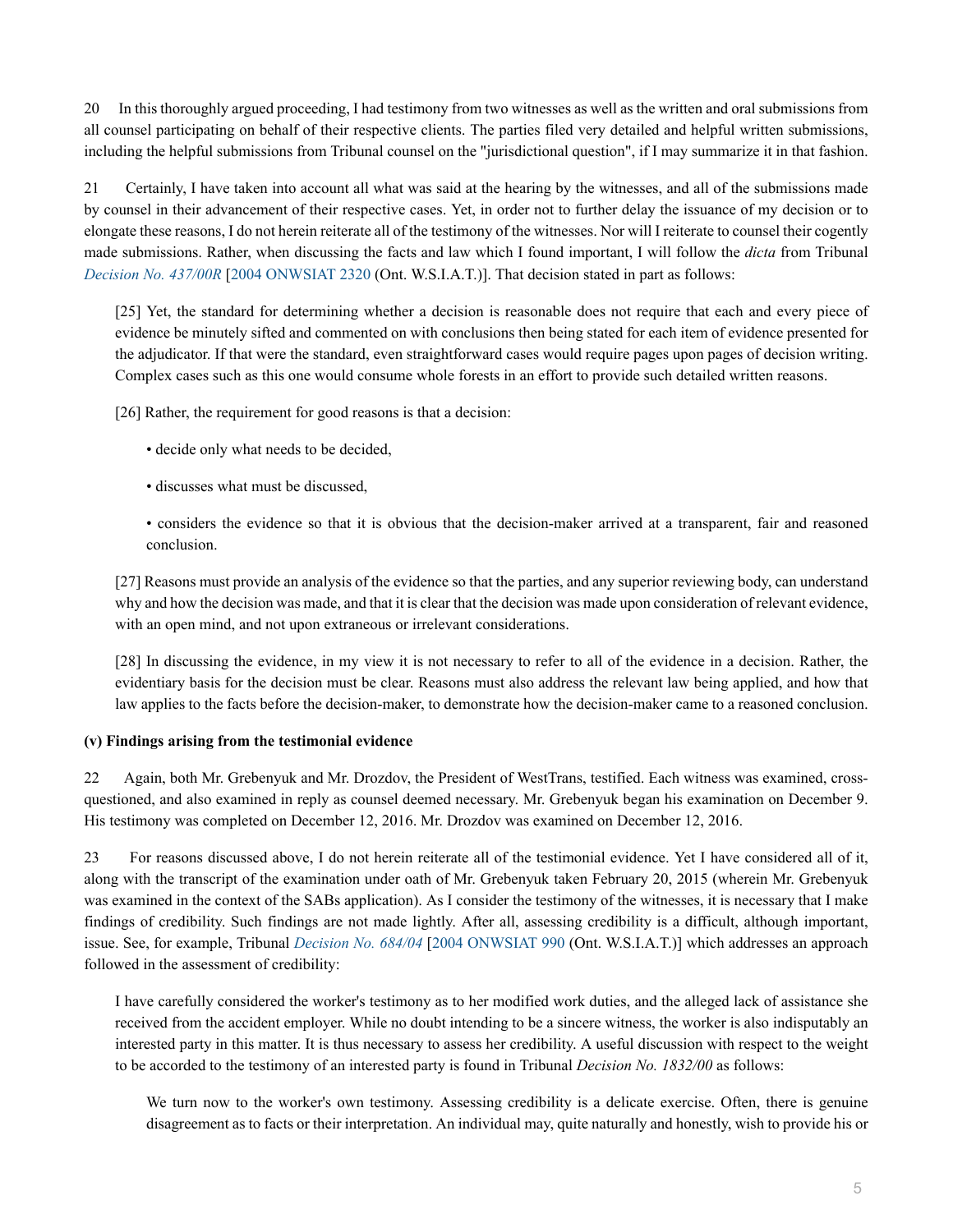her perspective in the best possible light. This is by way of acknowledging that there are situations where strikingly different versions of events can be presented without loss of credibility to any of those offering a perspective. However in the case before us, certain versions must be preferred as more likely and/or more plausible than others. This is so because certain aspects of the events for the time in question are mutually exclusive and, even allowing for an individual shading of memory or emphasis, cannot all be true. It follows that the Panel must carefully explain why it prefers the evidence that it does.

The assessment of the credibility of interested witnesses has been discussed as follows in the following decision of the British Columbia Court of Appeal, *Faryna v. Chorney* [\(1951\), 4 W.W.R. \(N.S.\) 171](http://nextcanada.westlaw.com/Link/Document/FullText?findType=Y&serNum=1951040914&pubNum=0003987&originatingDoc=I67f8fb571119453fe0540021280d7cce&refType=IC&originationContext=document&vr=3.0&rs=cblt1.0&transitionType=DocumentItem&contextData=(sc.Search)), (which was quoted with approval by the Ontario Court of Appeal in *Phillips v. Ford Motor Co.*[, \[1971\] 2 O.R. 637](http://nextcanada.westlaw.com/Link/Document/FullText?findType=Y&pubNum=6407&serNum=1971137535&originationContext=document&transitionType=DocumentItem&vr=3.0&rs=cblt1.0&contextData=(sc.Search))):

The credibility of interested witnesses, particularly in cases of conflict of evidence, cannot be gauged solely by the test of whether the personal demeanour of the particular witness carried conviction of the truth. The test must reasonably subject his story to an examination of its consistency with the probabilities that surround the currently existing conditions. In short, the real test of the truth of the story of a witness in such a case must be its harmony with the preponderance of the probabilities which a practical and informed person would readily recognize as reasonable in that place and in those conditions.

24 Following that approach, the evidence demonstrates to me that there are some significant and unexplained inconsistencies between what Mr. Grebenyuk testified before me as contrasted with either the contemporaneous documentary evidence, or with his testimony given under oath on February 20, 2015. The impression with which I am left is that Mr. Grebenyuk very much attempted to put his "best foot forward", to try to convince me that he truly was an independent operator, not a worker in the course of employment, when the December 7, 2012 MVA occurred. Mr. Drozdov was also at least somewhat disingenuous in his evidence, albeit he acknowledged the accuracy of the contemporaneous documentation when such was put before him.

25 I begin with an overview of the testimony of Mr. Grebenyuk. It is necessary at this juncture that I refer to the first hearing day of August 11, 2016, which was in essence "thrown away" when questions arose about the adequacy of the interpretation. That determination made early in the course of this hearing, to make no use of the testimony from that day, gave Mr. Grebenyuk the benefit of the doubt that the interpretation that day was so flawed that his evidence could not fairly be used.

26 Counsel for the applicant took no issue with the request made by counsel for the respondent that the hearing be restarted. Counsel for the interested party urged that the testimony to that point be scrapped. Ultimately, I accepted the assertions made by the respondent in that regard so the hearing was adjourned (to be clear, in addressing this point no aspersion is cast on counsel for the respondent for agreeing with what her client told her regarding the adequacy, or purported lack thereof, of the interpretation that day).

27 I make mention of this claim of faulty interpretation because, when the hearing ultimately re-started, in his testimony Mr. Grebenyuk attempted to claim that the interpretation when he was examined under oath on February 20, 2015 was also faulty. Yet, as was demonstrated to him when he was cross-questioned, no objection at the relevant time was then made about the adequacy of interpretation on February 20, 2015.

28 When considering Mr. Grebenyuk's second claim of faulty interpretation to attempt to justify obvious inconsistencies in his evidence, what came to my mind was the old fable, "The Boy Who Cried Wolf". It may well have been that the interpretation on August 11, 2016, the first day of the Tribunal hearing, was less than adequate. Yet Mr. Grebenyuk used that same excuse months later when the hearing re-started in an attempt to explain his inconsistent answers from his examination under oath on February 20, 2015 with his testimony before me. That claimed coincidence of more than one faulty interpretation is of concern. It is also puzzling that the (lack of) adequacy of interpretation on February 20, 2015 were never previously raised — either during or subsequent to the completion of that examination — until the worker was cross-questioned before me. In my view, no timely concerns were raised about the adequacy of the February 20, 2015 interpretation because there probably were none. I thus find that I can rely on that testimony.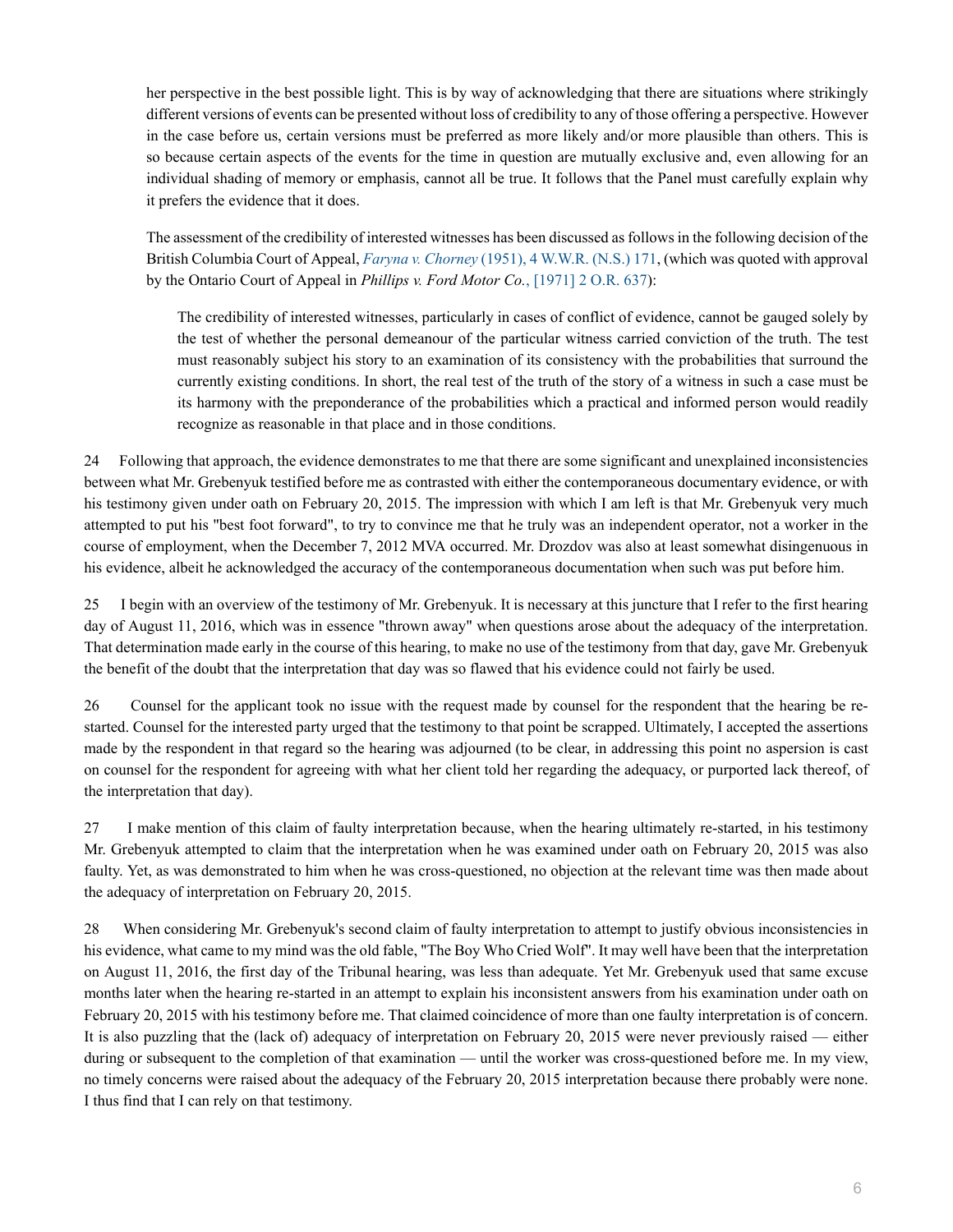29 In his testimony, Mr. Grebenyuk described the various employment activities in which he was involved. After working in various other jobs he began driving as a limousine driver. He ultimately established his own numbered company which, pursuant to the documentation, was established on January 14, 2011. Mr. Grebenyuk took driver training, obtaining his A-Z license as well as his air brake endorsement. He worked for a number of trucking firms and was paid through his corporation based upon invoices issued.

30 Ultimately, Mr. Grebenyuk signed a contract with WestTrans on August 7, 2012. This multi-paged contract was written only in English, yet Mr. Grebenyuk claimed he read and signed it. He later added that his daughter ensured he understood it.

31 The contract provides that Mr. Grebenyuk would be an "independent operator" to perform the supply of "transportation/ driving services". While not owning the truck, Mr. Grebenyuk testified that he was responsible for the condition of the load at delivery. He stated that WestTrans could otherwise charge him for the load if it was not in suitable condition.

32 Addressing the truck, he claimed that he wanted to eventually buy it, so he performed extra maintenance upon it. He testified that he bought lamps, changed the oil, as well as purchased tires. He also claims he purchased windshield wipers for this truck. Yet the truck was new in approximately August 2012. Accordingly, it is unclear to me why Mr. Grebenyuk would have to purchase lamps and tires, and even wiper blades, for which parts he would pay out of his own pocket (through his corporation's bank account) for a truck he did not own.

33 Mr. Grebenyuk also testified that he hired people to wash the truck as well as to help him load or unload the goods. Addressing the loading and unloading, it is a puzzle to me why he would need individuals to unload the truck at the location where the goods were delivered, given that the recipient of the goods would typically unload such merchandise. Similarly, the shipper of merchandise would typically at least assist with the loading of merchandise.

34 Mr. Grebenyuk testified that he could use the WestTrans truck if he wanted to for other business and other loads independent of those loads assigned to him by WestTrans through its dispatcher. Yet he claimed that, as he was sufficiently busy performing work assigned to him by WestTrans' dispatcher, he did seek out other loads.

35 This testimony, however, is contradicted by Mr. Grebenyuk's testimony under oath on February 20, 2015. At question #114 in that transcript, Mr. Grebenyuk made it clear that he did not work for anyone else, emphasizing that "it's the company truck belonging to the company and the dispatcher of the company gave me orders where to go and what to take". He further added that it was "like an army order, it wasn't to be disputed, it wasn't negotiated".

36 Mr. Grebenyuk claimed in his testimony before me that he intended to hire another driver in later 2012 or early 2013 so he could work more than the 70 hours per week limit. It is unclear, however, to me how this could be of any benefit to him if the truck was owned by WestTrans.

37 Mr. Grebenyuk reviewed his various tax returns in the course of his testimony including his tax returns for the year ending December 31, 2012. In that year he had gross income of \$46,486 and operating expenses of exactly that same amount. Mr. Grebenyuk, while claiming to not remember the details, stated that this "reflects the costs for my truck".

38 The accounting documentation had a line for sub-contracts in the amount of \$18,078. Mr. Grebenyuk, however, had no recall pertaining to this line item, nor could he explain how the total expenses equaled total sales. At the least, I found the accounting results to be surprisingly coincidental. The lack of back-up support for the various line items, such as sub-contracts, when there was no evidence of this, to lead me to very much doubt the reliability of these financial records.

39 In his testimony Mr. Grebenyuk denied having to report his actions, claiming that "no one ever cared" as he was an independent contractor. This testimony, however, is diametrically opposed to his testimony above-referenced at question #114 of the transcript of that earlier examination. In his testimony in that earlier examination Mr. Grebenyuk made it clear that the company truck belonged to the company, the dispatcher of the company "gave me orders where to go and what to take", and this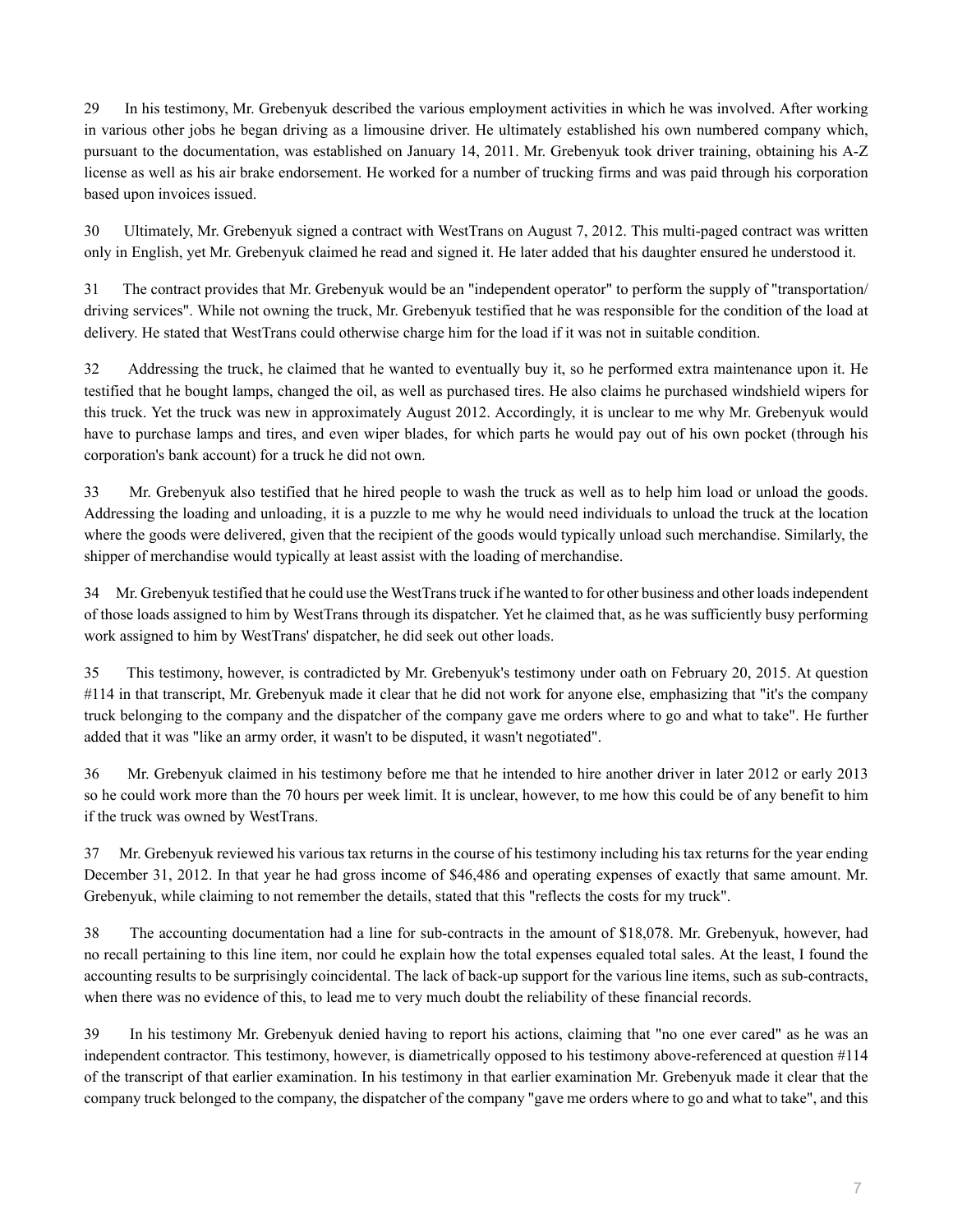was the equivalent of being in the army with no discussion, no negotiation. In my view, this is the antithesis of someone being able to come and go as they pleased, including taking on different loads other than those assigned by the company dispatcher.

40 Mr. Grebenyuk in his testimony reviewed his numbered company account beginning in January 2012 through to August 2012, which documentations were part of the record. He agreed that there were no fuel, tire, or wiper blade purchases shown on this account. He also agreed that there were no purchases of any lamps for the truck. In September 2012 there was a Petro-Canada charge for \$10.03 which, given the truck takes over 1000 liters of fuel, would hardly have been for the truck as contrasted with a personal use vehicle.

41 The witness acknowledged there were also no direct purchases for equipment for the truck in any of October, November, and December 2012. Ultimately, it was reluctantly acknowledged by Mr. Grebenyuk that, from February through December 2012 there were no direct debits for fuel, lamps, wipers, or tires from his business account. This was reluctantly acknowledged by Mr. Grebenyuk despite \$31,091 shown in his income statement under operating expenses.

42 As for an insurance deduction of \$1,452, which he claimed was paid on the WestTrans truck, Mr. Grebenyuk resiled from his earlier testimony that he paid for insurance on the truck even though he did not own it. In cross-questioning, Mr. Grebenyuk was unable to state what this amount shown on the statement was for.

43 Referring to the contract he had with WestTrans, while clause 6.1 provides that WestTrans is obliged to insure the truck, Mr. Grebenyuk nevertheless asserted that "in reality it was totally different". Yet he was unable to explain how it was different.

44 Referring to his motor vehicle convictions described in Exhibit #24, Mr. Grebenyuk readily acknowledged these. He also acknowledged WestTrans' November 12, 2012 letter of reprimand, addressed to him personally. Mr. Grebenyuk signed this letter and agreed to take remedial measures. He claimed, however, in his testimony that this letter was not a reprimand but was rather a simple reminder to maintain adherence to the rules. In my view, however, from any reasonable reading of it, the letter was one of reprimand given to him personally. It referred to "progressive discipline up to and including dismissal". Mr. Grebenyuk, however, claimed that the letter was not accurate.

45 When referring to the company rules which provided that violations of the rules would leave the violator subject to dismissal and discipline, he agreed that this was correct. Yet Mr. Grebenyuk stated that he signed these rules not on his own behalf but on behalf of his numbered company. This claim was made despite the personal obligations set out in the document that the signer confirmed he undertook and understood.

46 When addressing the contract between WestTrans and his numbered company, Mr. Grebenyuk claimed that the clause pertaining to 14 days of vacation was not really binding upon him. He claimed that if he wanted to take vacation he could even take one year. Yet he subsequently acknowledged that he was bound to the 14 day provision.

47 Ultimately, and importantly, Mr. Grebenyuk agreed that he had no ownership interest in the truck when the MVA occurred.

48 Mr. Grebenyuk was asked how many drivers he would see at WestTrans' yard. He initially answered that he would see none. Yet at question 72 of his February 20, 2015 examination under oath Mr. Grebenyuk answered that he would see five to six drivers at the dispatch department of WestTrans.

49 At this juncture in his testimony before me, Mr. Grebenyuk again claimed that his above answer at the February 20, 2015 examination under oath demonstrated an error in interpretation. He did not elaborate on how or why there was such an error. Moreover, question #3 at that examination clearly urges the witness that if he has "any problem with interpretation today you will tell me immediately, correct?" To which Mr. Grebenyuk answered "allright". Question #4 also urged that if he had difficulty understanding a question he was to speak up. Mr. Grebenyuk again answered that he would do so. Yet the record does not reflect him doing so.

50 When asked if he got all his orders from the dispatcher of WestTrans, Mr. Grebenyuk testified before me that "mostly" he did. Yet he was more definitive at his prior examination. At question #93 he made it clear that "all orders, I received from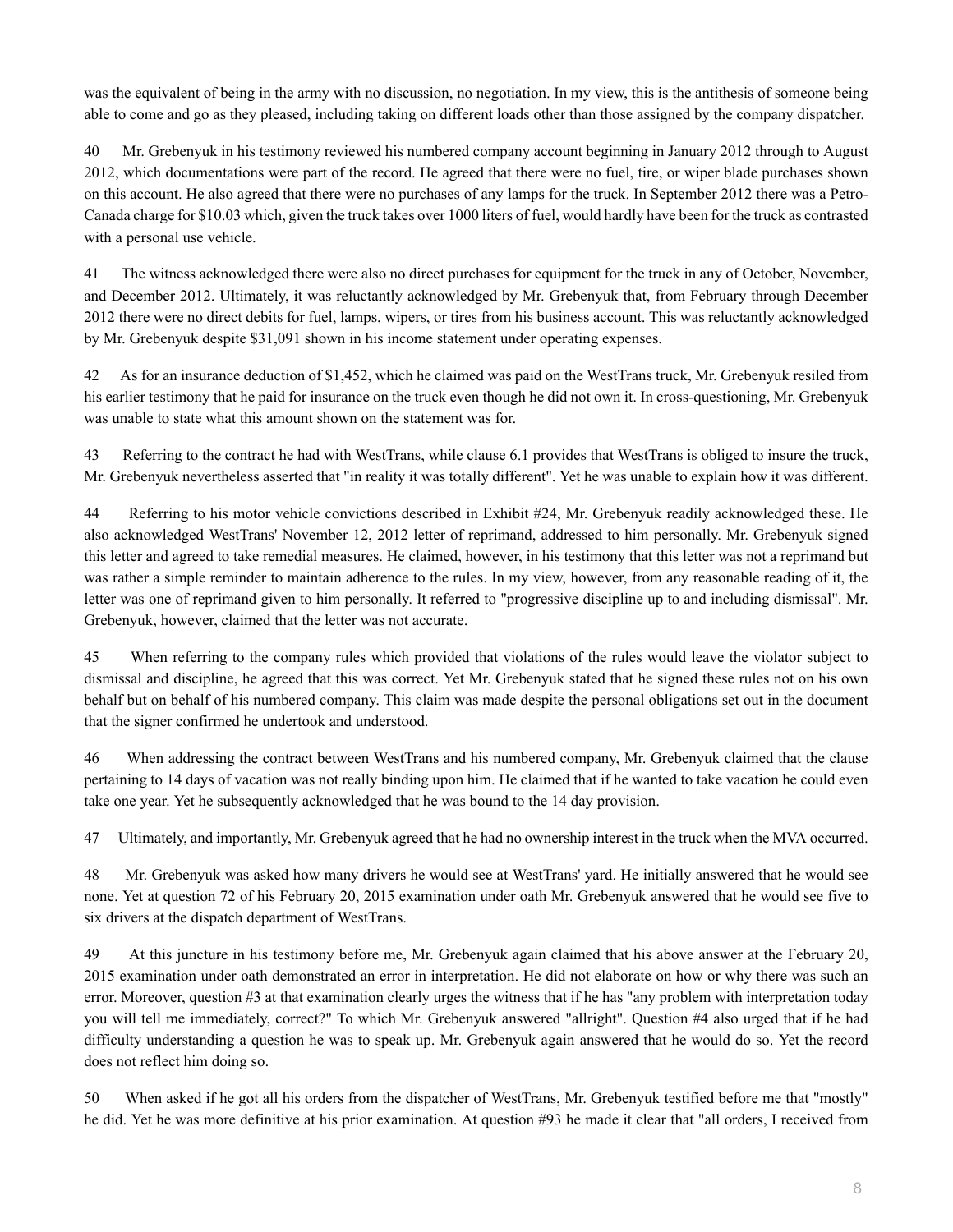the dispatcher of the company". Mr. Grebenyuk further acknowledged that all equipment, whether purchased by him or not, that belonged to the truck belonged to the company (question #104). He further acknowledged at question #105 that he was "the worker of the company".

51 When asked before me if he was precluded from working for any other company while working for WestTrans, Mr. Grebenyuk in my view prevaricated and equivocated. He testified that if he got an order from a different company, he could discuss it with a WestTrans dispatcher because certain products could not be transported together. He stated that he was on occasion refused permission when he asked about transporting something for his prior company, because the shipment did not match with the WestTrans shipment.

52 Yet when referred to question #110 in his prior examination under oath which asked him if he was "precluded-stoppedfrom working for any other employer than WestTrans?", Mr. Grebenyuk simply answered "Of course, that's what the contract is for. I worked only for this company. How is it — how can it be different? It's their truck".

53 After his prior answer as excerpted above was reviewed with him, Mr. Grebenyuk acknowledged the accuracy of that prior answer.

54 In his re-examination, Mr. Grebenyuk attempted to re-visit the issue of whether he could take loads for other entities. He stated he could take any load from any company so long as he informed the dispatcher from WestTrans of this. Again, in my view, Mr. Grebenyuk was attempting to equivocate and deviate from his previous clear answer given under oath in his examination in February 2015.

55 I now briefly address the testimony of Mr. Drozdov, the President of WestTrans. He was examined in chief by Mr. Cronish. Mr. Drozdov confirmed that the contract represented the relationship and it established the conditions between his company and Mr. Grebenyuk's numbered company. He asserted that he could deal with:

- owner-operators (meaning those who owned the truck and the trailer),
- the owner of the truck who did not own a trailer,
- what he described as "lease operators". He claimed that lease operators leased the truck from WestTrans, and are provided an hourly rate minus deductions.
- 56 Mr. Drozdov testified that he considered Mr. Grebenyuk to be a lease operator.

57 When Mr. Drozdov was cross-questioned by Ms. Korte, however, he acknowledged that there was no lease agreement between his company and Mr. Grebenyuk or Mr. Grebenyuk's numbered company. He confirmed that the contract between the two numbered companies makes no mention of a lease. He confirmed that at clause 2.1 of the contract, in fact, the equipment was provided by WestTrans. He agreed that clause 4.1 of the contract provided that the equipment shall be operated by the driver, with again no reference to a lease.

58 He confirmed that the driver would be paid waiting time and that Mr. Grebenyuk could drive for other businesses so long as he had available hours to do so. He testified that the tolls were at the cost of the driver, although these were taken into account when determining the hourly rate.

59 Mr. Drozdov claimed that the drivers would not have to give notice if they took vacation. He so testified despite having testified at the outset that the contract between the parties governed the relationship. Clause 1.3 of the contract provided that the independent operators could take time off based upon written notice pursuant to a schedule attached to the agreement. I thus am puzzled that the witness, who on the one hand purported to state that the contract governed the relationship, on the other hand stated that the parties did not have to adhere to it. Mr. Drozdov also claimed that Mr. Grebenyuk leased a truck from him, yet without any evidence to support the existence of such a lease. Indeed, he confirmed that WestTrans itself leased the truck for \$2,500 a month.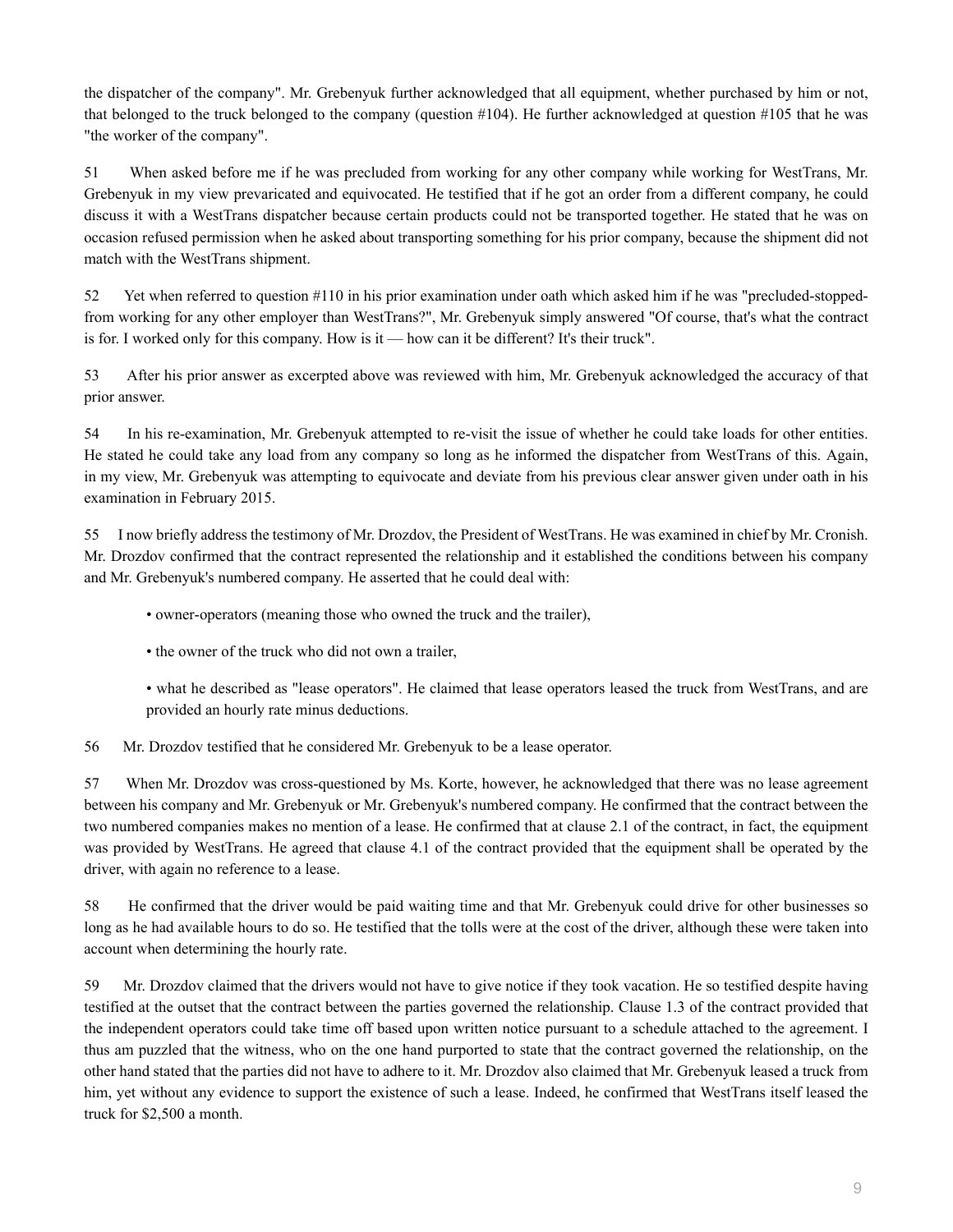60 Mr. Drozdov confirmed in his testimony that:

- WestTrans found the customers,
- it was WestTrans' logo on the truck,
- Mr. Grebenyuk could not use the truck for loads other than WestTrans' loads.

61 He also confirmed that Mr. Grebenyuk received a fuel card which was intended to cover his fuel costs. He testified that there were no deductions if a customer does not pay a bill. WestTrans in that case bears the risk of loss while the driver (lease-operator) does not.

62 Despite both witnesses being rather challenging, at the end of the day the evidence which emerged (however reluctantly) was that:

- Mr. Grebenyuk had no ownership interest in the truck,
- He could only drive as WestTrans instructed him through its dispatcher,
- Mr. Grebenyuk was unable to challenge such directives,

• WestTrans bore the financial risk associated with operating the truck including the risk of loss if, for example, a shipper or receiver did not pay its bill to WestTrans,

• The driver, in this case Mr. Grebenyuk, bore none of those operating costs or operating risks,

• Mr. Grebenyuk did not pay for maintenance, he did not pay for fuel, and, notwithstanding the sketchy accounting records provided, he had as was demonstrated in cross-questioning no genuine operating costs for the running of the truck.

63 That the employer and Mr. Grebenyuk in this case preferred to structure their affairs, calling themselves independent operator and principle, does not negate from the reality of the circumstances as shown by the evidence.

# **(vi) Overview of the law**

64 OPM Document No. 12-02-01 helps to flesh out section 2 of the Act which defines "worker" and "independent operator", so I take into account and apply that policy. I also consider the relevant case-law. In this matter, however, I need not go into huge detail pertaining to the law given that, as likely emerges from my above summary of the facts, my findings are clear (I will reiterate those findings, however, subsequently).

65 Decisions which have considered the Act and Board policy are numerous. Counsel referred me to many decisions in their well-argued briefs. Yet I need not review all of these. In my view, Tribunal *[Decision No. 608/11](http://nextcanada.westlaw.com/Link/Document/FullText?findType=Y&pubNum=6407&serNum=2034590352&originationContext=document&transitionType=DocumentItem&vr=3.0&rs=cblt1.0&contextData=(sc.Search))* [[2011 CarswellOnt 18889](http://nextcanada.westlaw.com/Link/Document/FullText?findType=Y&pubNum=6407&serNum=2034590352&originationContext=document&transitionType=DocumentItem&vr=3.0&rs=cblt1.0&contextData=(sc.Search)) (Ont. W.S.I.A.T.)] describes the legal principles thoroughly, as this decision summarizes various earlier Tribunal and Court decisions. While a lengthy excerpt, it helpfully describes how the Tribunal uses the applicable policy and approaches matters such as this:

[26] As the above-mentioned policy suggests, the Board applies the "organizational test" to determine who is a worker and who is an independent operator. The organizational test recognizes "features of control, ownership of tools/equipment, chance of profit/risk of loss, and whether the person is part of the employer's organization or operating their own separate business". The policy seeks to determine whether a person works under a "contract of service" or a "contract for service".

[27] The Tribunal generally uses an organizational test similar to that set out in Board policy. However, this test has become known as the "business reality" or "hybrid test". In *Decision No. 921/89*, the Panel, after reviewing the evolution of Tribunal case law on the matter, noted: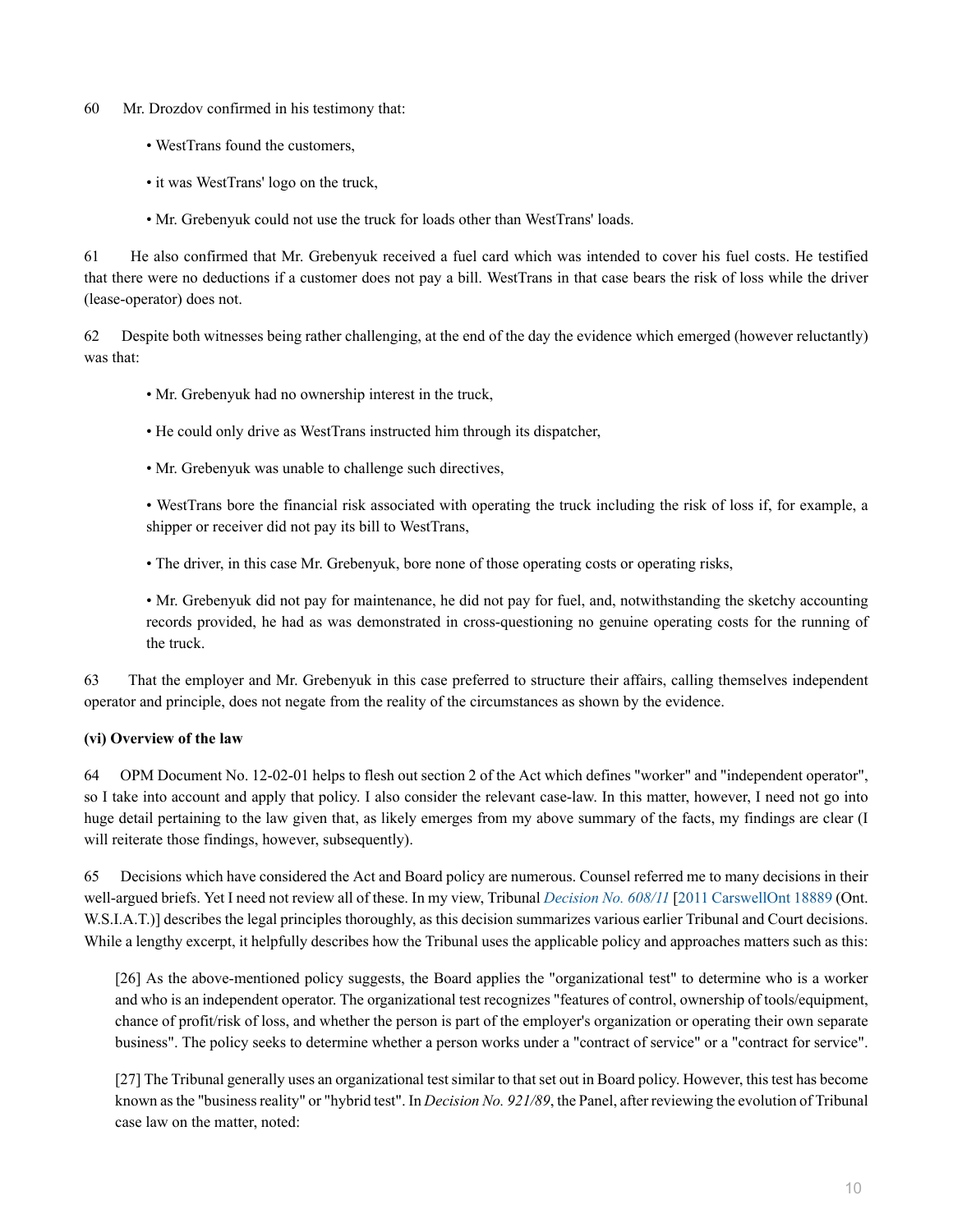The actual name applied to the test, whether "integration" test, "organization" test, "hybrid" test or "business reality" test is not important. What is important is that parties have an idea of the factors to be considered by the Appeals Tribunal in determining status as a "worker" or "independent operator". By referring to these factors, parties may themselves develop a sense of the character or reality of the business relationship and thus make a realistic assessment of the situation. It is the opinion of this panel that the factors enumerated in this decision assist in this goal to a greater extent than merely asking whether the work is "integral" to the overall business operation. The question to be asked is "what is the true nature of the service relationship between the parties, having regard to all relevant factors impacting on that relationship?" The resulting analysis, based on business reality, should lead to a decision in accordance with the real merits and justice of the case.

[28] As *Decision No. 921/89* suggests, the Tribunal takes a broad view of the relationship between the parties and looks to the substance of that relationship, rather than its form. In *Decision No. 1443/06*, for example, the Vice-Chair noted:

The Tribunal's decisions in this area reflect a multifactorial approach to determining whether a person is a worker or an independent operator. *Decision No. 395/94* (November 17, 1995), a leading case on this issue, relies upon the "business reality test" to determine the true nature of the relationship between parties — either employer/worker or contractor/independent operator. This test was described as "flexible and highly adaptable" in *Decision No. 564/96* (April 14, 1997). *Decision No. 395/94* sets out the following non-exhaustive list of factors to consider in determining whether a person is a worker or independent operator:

- 1. Ownership of equipment used in the work or business;
- 2. The form of compensation paid to the worker or independent operator;
- 3. Business indicia;
- 4. Evidence of co-ordinational control as to "where" and "when" the work is performed;
- 5. The intention of the parties;
- 6. Business or government records which reflect upon the status of the parties;
- 7. The economic or business market;

8. The existence of the same or very similar services supplied to an "employer" by a person or persons who are classified as workers under the Act;

- 9. Substitute service;
- 10. Size of the consideration or payments;
- 11. Degree of integration.

Citing *Decision No. 921/89*, *Decision No. 395/94* also emphasizes that no one factor is determinative, and it is the substance, rather than the form, of the relationship which determines whether a person is a "worker" or "independent operator" for the purposes of the Act. The name applied to the test, whether "integration", "organizational", "hybrid" or "business reality", is not important. As the Panel stated in *Decision No. 395/94*, the question to be asked is "what is the true nature of the service relationship between the parties, having regard to all relevant factors impacting on that relationship?"

Several decisions of this Tribunal have also considered the reasons of the Supreme Court of Canada in *671122 Ontario Ltd v. Sagaz Industries Canada Inc*. (2001) SCC 59. In that decision, Major J., for the Court, reviewed a number of earlier authorities and concluded (at paragraphs 46-48):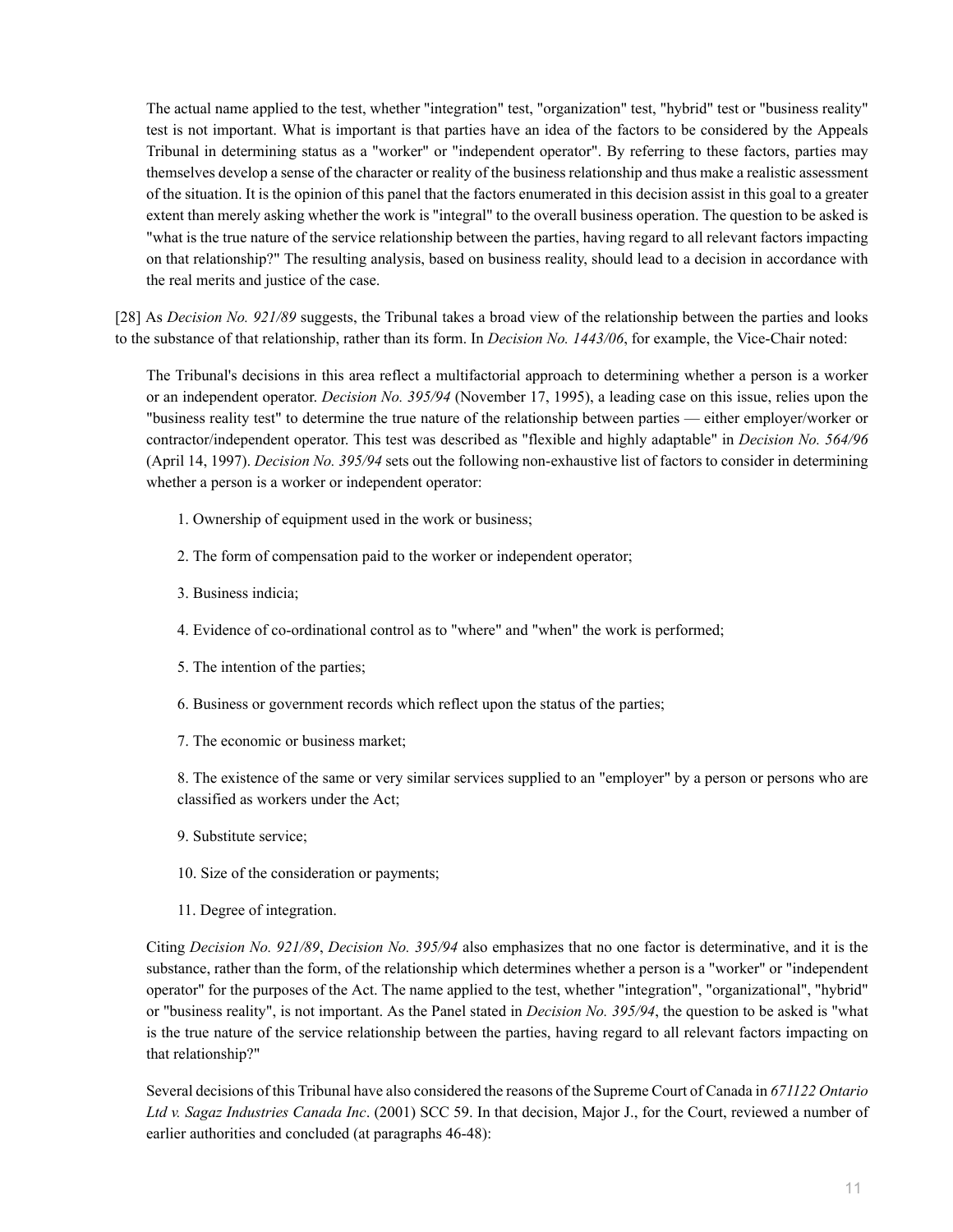In my opinion, there is no one conclusive test which can be universally applied to determine whether a person is an employee or an independent contractor. Lord Denning stated in *Stevenson Jordan*, *supra*, that it may be impossible to give a precise definition of the distinction (p. 111) and, similarly, Fleming observed that "no single test seems to yield an invariably clear and acceptable answer to the many variables of ever changing employment relations..." (p. 416). Further, I agree with MacGuigan J.A. in *Wiebe Door*, at p. 563, citing Atiyah, *supra*, at p. 38, that what must always occur is a search for the total relationship of the parties:

[I]t is exceedingly doubtful whether the search for a formula in the nature of a single test for identifying a contract of service any longer serves a useful purpose.... The most that can profitably be done is to examine all the possible factors which have been referred to in these cases as bearing on the nature of the relationship between the parties concerned. Clearly not all of these factors will be relevant in all cases, or have the same weight in all cases. Equally clearly no magic formula can be propounded for determining which factors should, in any given case, be treated as the determining ones.

Although there is no universal test to determine whether a person is an employee or an independent contractor, I agree with MacGuigan J.A. that a persuasive approach to the issue is that taken by Cooke J. in *Market Investigations*, *supra*. The central question is whether the person who has been engaged to perform the services is performing them as a person in business on his own account. In making this determination, the level of control the employer has over the worker's activities will always be a factor. However, other factors to consider include whether the worker provides his or her own equipment, whether the worker hires his or her own helpers, the degree of financial risk taken by the worker, the degree of responsibility for investment and management held by the worker, and the worker's opportunity for profit in the performance of his or her tasks.

It bears repeating that the above factors constitute a non-exhaustive list, and there is no set formula as to their application. The relative weight of each will depend on the particular facts and circumstances of the case.

[Emphasis added]

The Tribunal's flexible and multifactorial approach to the issue is consistent with the Supreme Court of Canada's approach in *Sagaz*. There is no "set formula" — the relative weight of each factor must be assessed in view of the particular circumstances of the case. The central question is whether the person who has been engaged to perform the services is performing them as a person in business on his own account. The Tribunal has numerous decisions which address this issue in the specific context of the trucking industry. Counsel for the parties reviewed a number of these decisions, including: *Decision Nos. 2801/01* (February 5, 2002), *257/03* (April 11, 2003), *805/03* (June 19, 2003), and *1362/06* (July 25, 2007)

[29] Tribunal *Decision Nos. 2224/06* and *1785/04* have noted that the Tribunal's application of a multi-factorial determination process is consistent with the Supreme Court of Canada's decision in *671122 Ontario Ltd. v. Sagaz Industries Canada Inc*. (2001) (204 DLR) 4th (SCC). *Sagaz* provided that "the central question to determining if a person is an employee or an independent operator, is whether the person who has been engaged to perform the services is performing them as a person in business on his own account".

66 Another decision of interest is *[Decision No. 611/10](http://nextcanada.westlaw.com/Link/Document/FullText?findType=Y&pubNum=6407&serNum=2042218878&originationContext=document&transitionType=DocumentItem&vr=3.0&rs=cblt1.0&contextData=(sc.Search))* [\[2010 ONWSIAT 1915](http://nextcanada.westlaw.com/Link/Document/FullText?findType=Y&pubNum=6407&serNum=2042218878&originationContext=document&transitionType=DocumentItem&vr=3.0&rs=cblt1.0&contextData=(sc.Search)) (Ont. W.S.I.A.T.)], which describes a "real world" business relationship which involved the obligation of the contracting party to follow certain rules. The decision also discusses the importance of the ownership of tools. Tribunal *[Decision No. 611/10](http://nextcanada.westlaw.com/Link/Document/FullText?findType=Y&pubNum=6407&serNum=2042218878&originationContext=document&transitionType=DocumentItem&vr=3.0&rs=cblt1.0&contextData=(sc.Search))* states in part as follows:

[28] I agree with the Applicants' submission that any business relationship will involve some degree of control. In my view, in the present case that degree of control does not extend so far as to transform the relationship into one of employer and employee.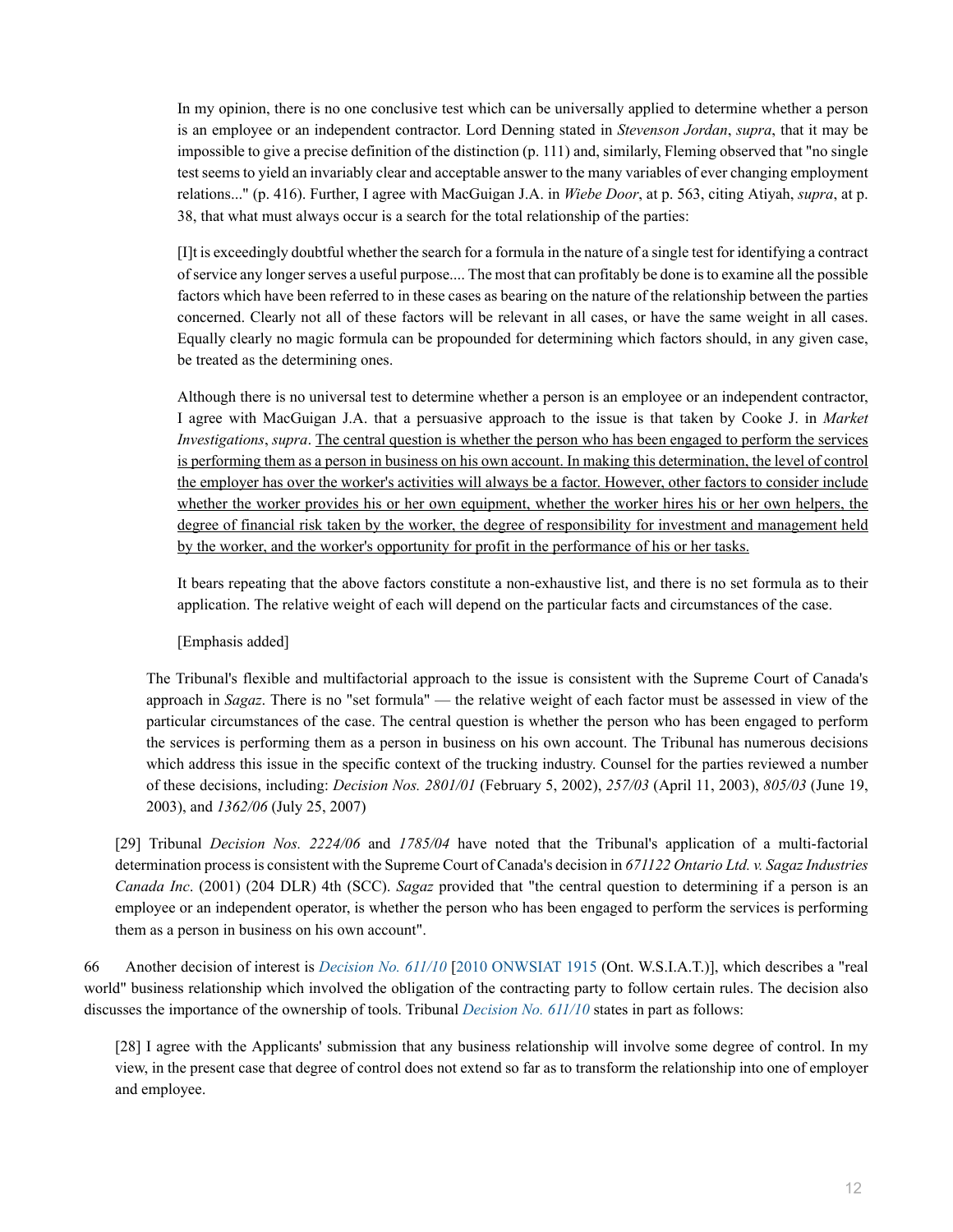[29] In my view, the requirements that Mrs. Spencer only operate the courier route assigned to her, that she present herself to the MDS office in the morning, that she was not allowed to refuse any pick-ups or deliveries set by MDS, and that she deliver certain packages first are all factors that are necessary for the relationship to work. The nature of the courier business, dependent in its essence upon the timeliness of pick-ups and deliveries, requires central coordination involving a geographical division of routes and a commitment that the pick-ups and deliveries be performed as required, when required. It is difficult to conceive how MDS, or any other courier company, could have functioned competitively if individual carriers had discretion to refuse to perform pick-ups or deliveries.

(...)

[35] With respect to the ownership of the tools/equipment, it is my conclusion that Mrs. Spencer falls on the side of an independent operator. While MDS provided her with a two-way radio, and an electronic scanner it is clear that the principal asset necessary for the performance of delivery services was the cube van. The value of the cube van was far greater than that of the equipment provided by MDS.

67 Tribunal *[Decision No. 953/11](http://nextcanada.westlaw.com/Link/Document/FullText?findType=Y&pubNum=6407&serNum=2041522026&originationContext=document&transitionType=DocumentItem&vr=3.0&rs=cblt1.0&contextData=(sc.Search))* [[2011 ONWSIAT 1512](http://nextcanada.westlaw.com/Link/Document/FullText?findType=Y&pubNum=6407&serNum=2041522026&originationContext=document&transitionType=DocumentItem&vr=3.0&rs=cblt1.0&contextData=(sc.Search)) (Ont. W.S.I.A.T.)] also is relevant as it addresses a trucking scenario. In Tribunal *[Decision No. 953/11](http://nextcanada.westlaw.com/Link/Document/FullText?findType=Y&pubNum=6407&serNum=2041522026&originationContext=document&transitionType=DocumentItem&vr=3.0&rs=cblt1.0&contextData=(sc.Search))* it is found that exclusivity does not always lead to a relationship of employment. The decision also discusses, when considering the relationship between an independent operator and a trucking firm, the difference between that relationship and the relationship of an employer and a company driver employed with no risk.

68 At the end of this excerpt Tribunal *[Decision No. 953/11](http://nextcanada.westlaw.com/Link/Document/FullText?findType=Y&pubNum=6407&serNum=2041522026&originationContext=document&transitionType=DocumentItem&vr=3.0&rs=cblt1.0&contextData=(sc.Search))* also discusses the importance of the right to sue, which I of course keep firmly in mind (along with the right to claim SABs, which is the particular question before me in this within application):

[28] In this matter, as I have already stated, I find it beyond doubt that Mr. Beader made a true capital investment and also demonstrated an entrepreneurial character given he clearly had the chance for profit and also faced the risk of loss in his daily business activities. In other words, the reality of the relationship matched the contractual intention that was so clearly set out in the agreement which both parties made.

[29] Tribunal *Decision No. 1774/07* is also relevant to this matter. That case also involved an independent operator who had an "independent contractor agreement" with a trucking company, and who was responsible for all his own operating costs. Tribunal *Decision No. 1774/07*, after reviewing the law and some of the particular facts at issue in that case, made the following points:

Contrast this situation with that of a company driver. If the truck breaks down, the company driver is still paid his salary. If there is a business interruption for any reason, the company driver still gets paid. The various operating costs such as insurance are borne by the employer and not the company driver. The company driver truly has no risk, and no chance of profit either. Mr. Lavigne, on the other hand, if he operated efficiently and effectively, had the opportunity to make more than the company drivers but also bore certain risks as discussed above, some of which he insured against.

. . .

That Laidlaw and Mr. Lavigne had a mutually beneficial business relationship does not render Mr. Lavigne integral or as part of Laidlaw's business. Rather, he was operating his own business and providing a necessary service to Laidlaw as an independent operator.

Accordingly, the agreement and the facts that underpin the agreement all lead to the clear conclusion that the relationship between Laidlaw and Mr. Lavigne was one of principle and independent operator, and not one of employment. Mr. Lavigne in my view was "carrying on business on his own account", using the words from the Market Investigations decision as discussed in Sagaz and in the various Tribunal decision referenced above.

That some indicia could point in the opposite direction, toward the end of the continuum wherein lies a relationship of employer and employee, is not surprising. These cases are usually not completely clear-cut. But that Mr. Lavigne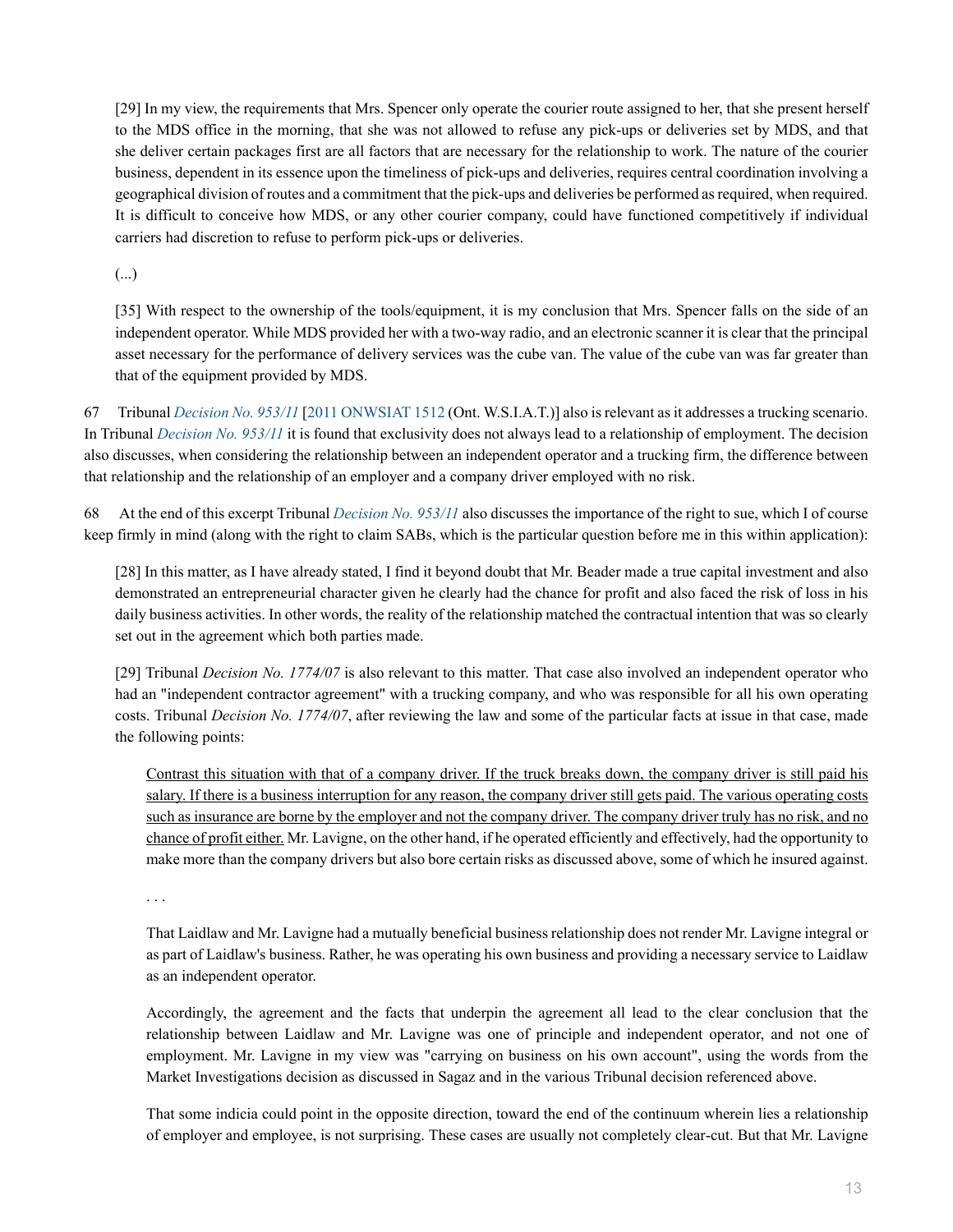could not refuse more than three loads without valid reason or face the ending of his independent relationship with Laidlaw does not, in my view, mean that Mr. Lavigne was in reality an employee of Laidlaw. After all, if the parties draw-up an agreement that sets out the parameters of their relationship as principal and independent contractor, then it only stands to reason that the relationship was made because there was work to be done. Anyone who fails to perform, whether an employee or an independent operator, absent valid excuse will find the relationship, in whatever form it takes, to be ended.

Similarly, that Mr. Lavigne may have been obligated to paint his truck in Laidlaw colours is of no consequence. That he had to use certain Laidlaw identification numbers, such as the CVOR and other government issued numbers, is again a function of government requirements and does not change the nature of the relationship. On all the main items, I find that the parties clearly expressed their intentions in the agreement and also lived up to the agreement in reality. In short, the agreement was a true expression of the nature of the relationship and it was not a sham.

It is also helpful to consider in Right to Sue cases that, while the "historic bargain" that prohibits workers from suing has been in existence for nearly 100 years at this point, the common law right to sue has existed for a far longer time, ever since the Magna Carta. Thus, the prohibition against suit by workers against their employers as set out in the Act is an exception to the long established, indeed ancient, common law right to sue. This exception must thus be construed narrowly and in accordance with the well established principles discussed above [*emphasis added*].

## **(vii) Findings**

69 While this might be stating the obvious, in this within matter, as contrasted with Tribunal *[Decision No. 953/11](http://nextcanada.westlaw.com/Link/Document/FullText?findType=Y&pubNum=6407&serNum=2041522026&originationContext=document&transitionType=DocumentItem&vr=3.0&rs=cblt1.0&contextData=(sc.Search))* excerpted above, Mr. Grebenyuk made no capital investment. He also had not demonstrated an entrepreneurial character, as he had no chance for profit and no risk of loss in his daily business activities. While the contract between Mr. Grebenyuk and WestTrans purported to be a relationship between independent operator and principal, that was a fiction far removed from the reality of the situation.

70 Mr. Grebenyuk, on all the evidence, was a company driver. He had no operating expenses associated with the truck. As I have already reviewed in detail herein, he had no risk of loss, nor any real chance of profit. Mr. Grebenyuk, pursuant to the evidence, and applying the policy and the law, was a worker, not an independent operator, and WestTrans was clearly his employer.

71 On that basis, if there was nothing else, I would accordingly grant the application and declare that Mr. Grebenyuk may claim WSIB benefits for injuries suffered arising out of the December 7, 2012 work accident. Yet, the respondent raised the jurisdictional argument, as I describe it, and as discussed above. I now turn to my consideration of this argument.

### **(viii) The Tribunal's jurisdiction — is the application properly before the Tribunal?**

72 Notwithstanding the September 15, 2017 reply submissions made by Ms. Cahill, I do not agree that the Tribunal's assumption of jurisdiction in this straight-forward case would "result in a substantive and procedural injustice" to Mr. Grebenyuk. I also do not see how, if the application is granted, that the License Appeals Tribunal is precluded from addressing matters within the jurisdiction of that Tribunal such as may be put before it. Rather, pursuant to section 31(2) of the Act, this Tribunal has exclusive jurisdiction to determine the matters described in subsection 31(1) of the Act.

73 I respectfully disagree with the respondent that an applicant does not have standing to apply pursuant to section 31(1)(c) of the Act when there is an ongoing tort claim against a third party which has not been disposed of or determined to be improper by the Superior Court, the Financial Services Commission of Ontario, or the License Appeals Tribunal.

74 As was well submitted by Tribunal counsel, "the Tribunal's jurisdiction is separate and distinct from the jurisdiction of the Superior Court, the License Appeals Tribunal or the Financial Services Commission of Ontario". I further agree that the Tribunal's jurisdiction is found within the plain wording of the Act, subsection 31(2) and subsection 31(1). I further agree with Tribunal counsel when the following is stated: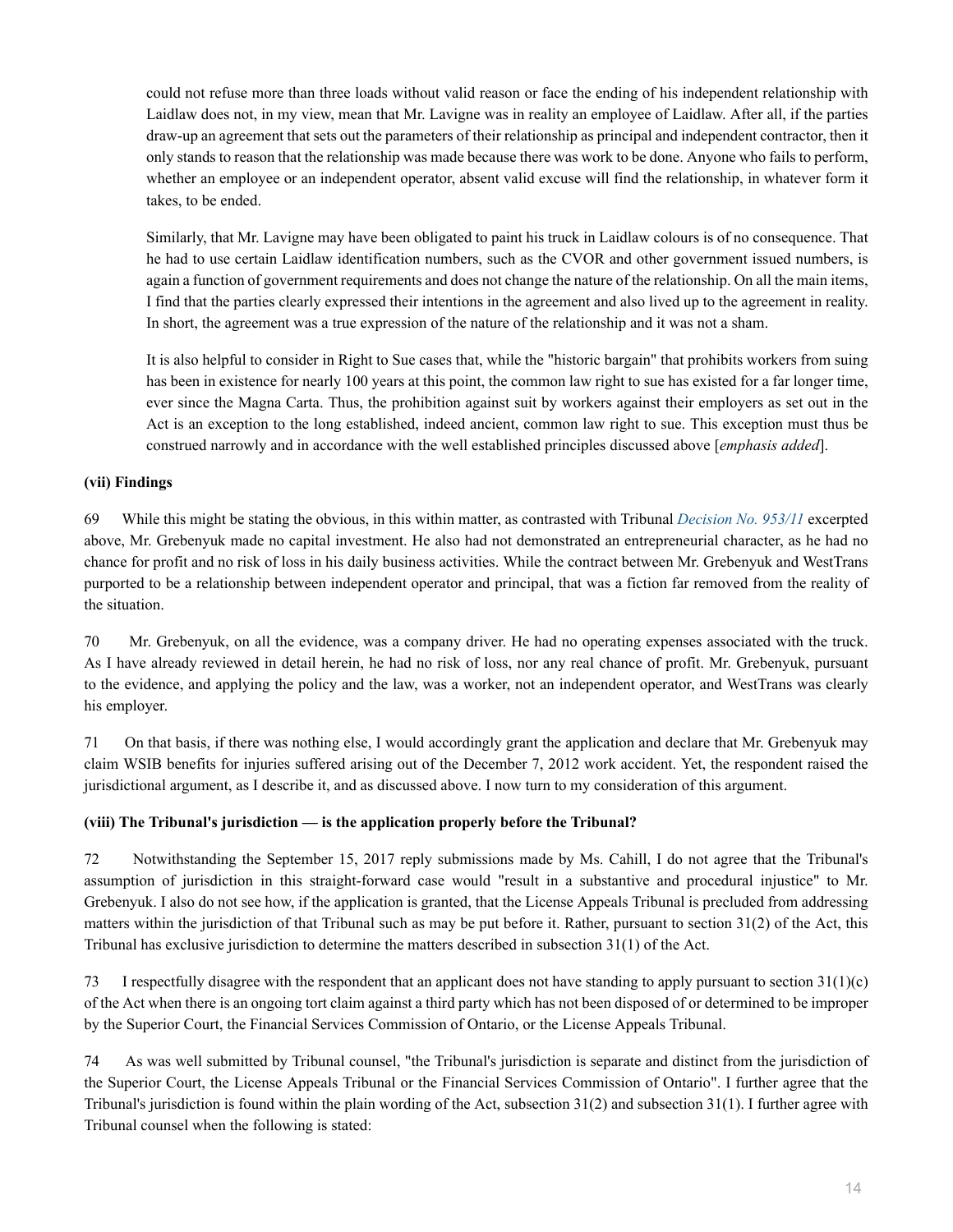In the current application, the relief sought by the applicant is that the respondent is a person entitled to claim benefits under the Act. As noted in *Decision No. 897/09*, "The reason that an applicant seeks this type of declaration is that, under the Insurance Act and regulations, an insurer is not required to pay statutory accident benefits to a person entitled to receive benefits under any Worker's Compensation law or plan. Thus, it appears that the applicant seeks a declaration under section 31 (1)(c) in order to avail itself of any remedies or determinations available to it under the Insurance Act and regulations. Further, if the applicant is successful in its application, the respondent may be entitled to pursue a claim with the WSIB.

(...)

On a plain reading of the Act, the applicant has the right to come to the Tribunal for the determination it seeks in order to properly avail itself of any further remedies before the Financial Services Commission or the License Appeals Tribunal.

(...)

The first negative outcome raised by the respondent is that a multiplicity of proceedings and hearings is not desirable and will result in inconsistencies.

(...)

The second outcome raised by the respondent is that it would constitute a denial of procedural fairness to injured parties to have the substantive issue of whether a person is a worker adjudicated separate and apart from the issue of whether the right to sue has been taken away or without a ruling on the merits of the tort action.

In response to the first and second negative outcomes raised by the respondent, Tribunal counsel submits that Tribunal decisions are clear that the Act does not extinguish all rights of action of a worker injured in the course of employment. Presumably, if the applicant was seeking to remove the respondent's right to sue, the applicant would have requested this relief. To the contrary, the applicant has stated that the only issue to be decided in this application is whether or not the respondent was a worker of a [Schedule 1](http://nextcanada.westlaw.com/Link/Document/FullText?findType=Y&serNum=0387206467&pubNum=135352&originatingDoc=I67f8fb571119453fe0540021280d7cce&refType=IG&docFamilyGuid=Id9d5bce7c9bc3303e0440021280d79ee&targetPreference=DocLanguage%3aEN&originationContext=document&vr=3.0&rs=cblt1.0&transitionType=DocumentItem&contextData=(sc.Search)) employer at the time of the accident and is thereby entitled to claim benefits under the Act.

(...)

75 Tribunal counsel continues in her thorough submissions to address the third negative outcome raised by the respondent, which is that injured parties could be prevented from claiming accident benefits and prevented from claiming WSIB benefits due to the election scheme. Yet Tribunal counsel makes clear that the Act provides that the Tribunal does not have the jurisdiction to hear and decide an appeal from decisions made under sections 26 to 30 of the Act, meaning the Tribunal does not have jurisdiction to hear an appeal by a party from an election decision made by the Board under section 30. Tribunal counsel points out that the status memo, commonly provided in Right to Sue applications, demonstrates that no WSIB claim was established by Mr. Grebenyuk. Thus, pursuant to section 30(6) of the Act the respondent would be deemed to have elected not to receive benefits under the Act.

76 In any case, Tribunal counsel points out that the Tribunal is without jurisdiction to address the issue of an election, with such issues referred to the WSIB. Tribunal counsel also refers to section 30(14) of the Act which would allow an individual to preserve entitlement to future WSIB benefits by complying with section 30(14).

77 In short, and without redundantly excerpting all of the submissions by Tribunal counsel, I am persuaded to agree with Tribunal counsel that any alleged prejudice which Mr. Grebenyuk may conceivably suffer is illusory rather than real. If, moreover, Mr. Grebenyuk suffers prejudice by proceeding with a tort action as he has done, his request for relief is to the Board (the WSIB), not to the Tribunal for reasons well stated by Tribunal counsel in her submissions.

78 I conclude that whether an insured can claim Worker's Compensation Benefits or SABs is an issue that historically and habitually has been decided by the Tribunal, pursuant to the clear statutory authority in the Act to do so. I also observe that